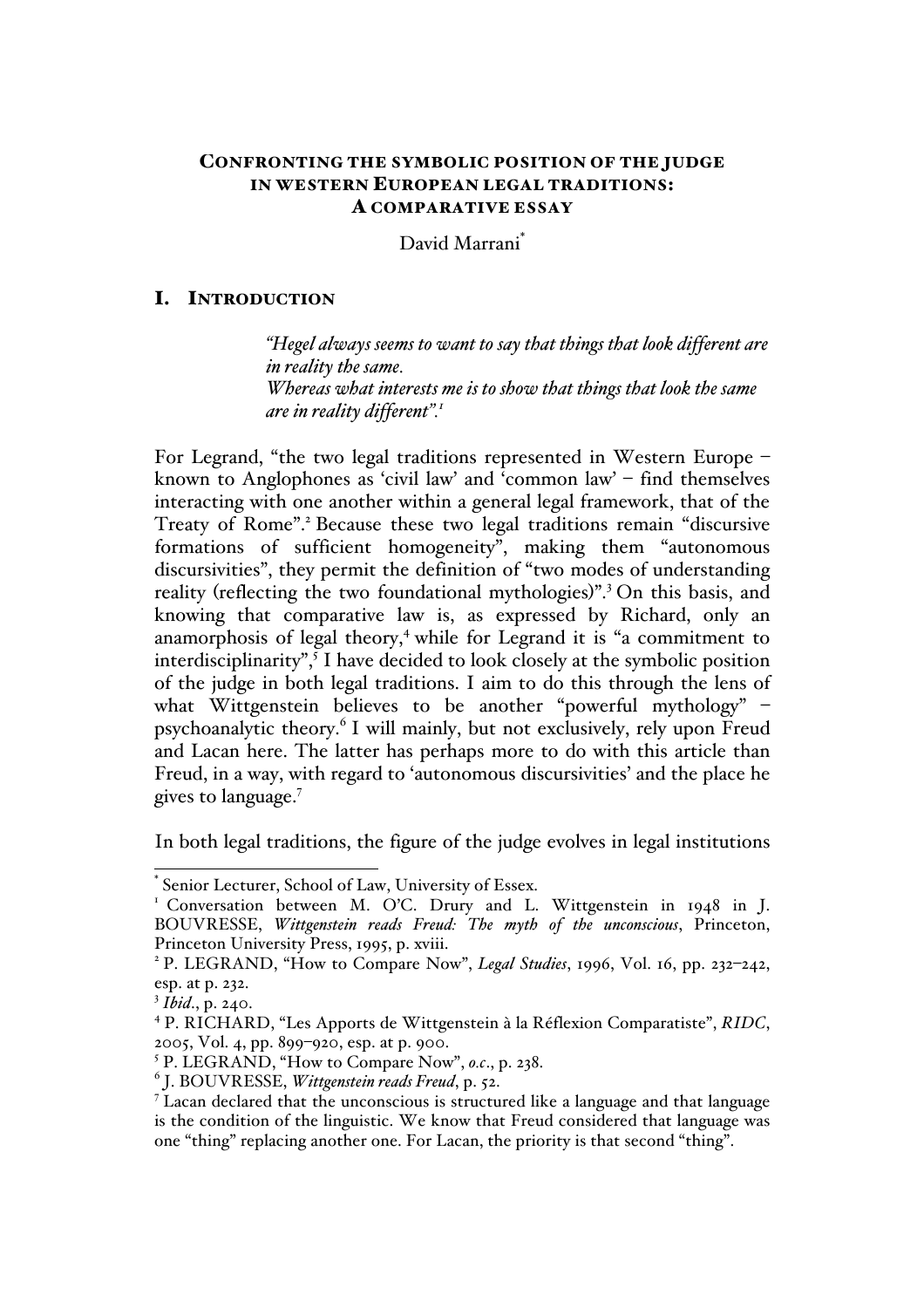that appear to be similar but use different terminology, namely trial and *procès*. This article will explore whether it is possible to understand the legal institutions described by "trial and *process*" through the idea of the legal event. I believe this point to be consistent with Garapon's observation that "the event of judging is in fact part of justice to the same degree as the law: it is its foundation".<sup>8</sup> Then again, the use of different words (trial v. *procès*) may operate as a way of distinguishing among legal events while enforcing the 'power of words' in both traditions.<sup>9</sup> I am therefore conscious that what Heidegger explained concerning translation from Greek to Latin may also be valid here: it is a process of closing and alienation.<sup>10</sup> By trying to theorise the two institutions, I may in fact diminish their meaning.

According to the *Oxford Dictionary*, "trial" originates etymologically from the old French word *triage* and is an act of separation of the good from the bad. The dichotomist, perhaps Manichaeist, definition of this legal institution is, surprisingly, slightly different from its equivalent in civil law. The French counterpart (that I will use here as a prototype of "civil law"), the *procès*, does not share this exact idea of selection between good and bad, in part because it revolves around other operators (the legal/illegal binary code described by Teubner<sup>11</sup>), and in part because "justice is the principle of separation between good and bad".12 However, trial and *procès* share the notion of being a dynamic event. *Procès* refers to the positioning of the parties before a judge, on a *différend*. To aid the understanding of what is involved in the legal institution of "resolving a *différend* by separating the good and the bad", I will refer here to Lyotard's definitions. Primarily, a *différend* is a conflict between two parties that cannot be solved without a ruling. Secondly, it may be an act that cannot be compensated, where the victim cannot get their argument across. Finally, it is a problem of language, a place and a moment where and when something that is suffering from not 'being', 'asks' to be put in place, to be recognised and heard.<sup>13</sup> The word *procès* carries a dynamic aspect of procedural process. Moreover, according to Badiou, this event is one dimension of another

 <sup>8</sup> A. GARAPON, *Bien juger, Essai sur le Rituel Judiciaire*, Paris, Odile Jacob Opus, 1997, p. 19: "[l]'événement de juger fait partie de la justice au même titre que le droit: il en est la fondation".

<sup>&</sup>lt;sup>9</sup> S. J. TAMBIAH, "The Magical Power of Words", *Man*, 1968, Vol. 3, pp. 175–208.<br><sup>10</sup> M. HEIDEGGER, *Introduction à la Métaphysique*, Paris, Tel, Gallimard, 1967, p. 26.<br><sup>11</sup> G. TEUBNER, "Global Bukowina: Legal Pluralism

TEUBNER (ed.), *Global Law Without a State*, Dartmouth, Aldershot, 1997, pp. 3–28. <sup>12</sup> A. GARAPON, *Bien juger*, *o.c.*, p. 28. "[l]a justice … est principe de séparation du bien et du mal".

<sup>&</sup>lt;sup>13</sup> J. F. LYOTARD, *Le Différend*, Paris, Minuit, 1983, "quelque chose "demande" à être mis en phrase, et souffre du tort de ne pouvoir l'être à l'instant".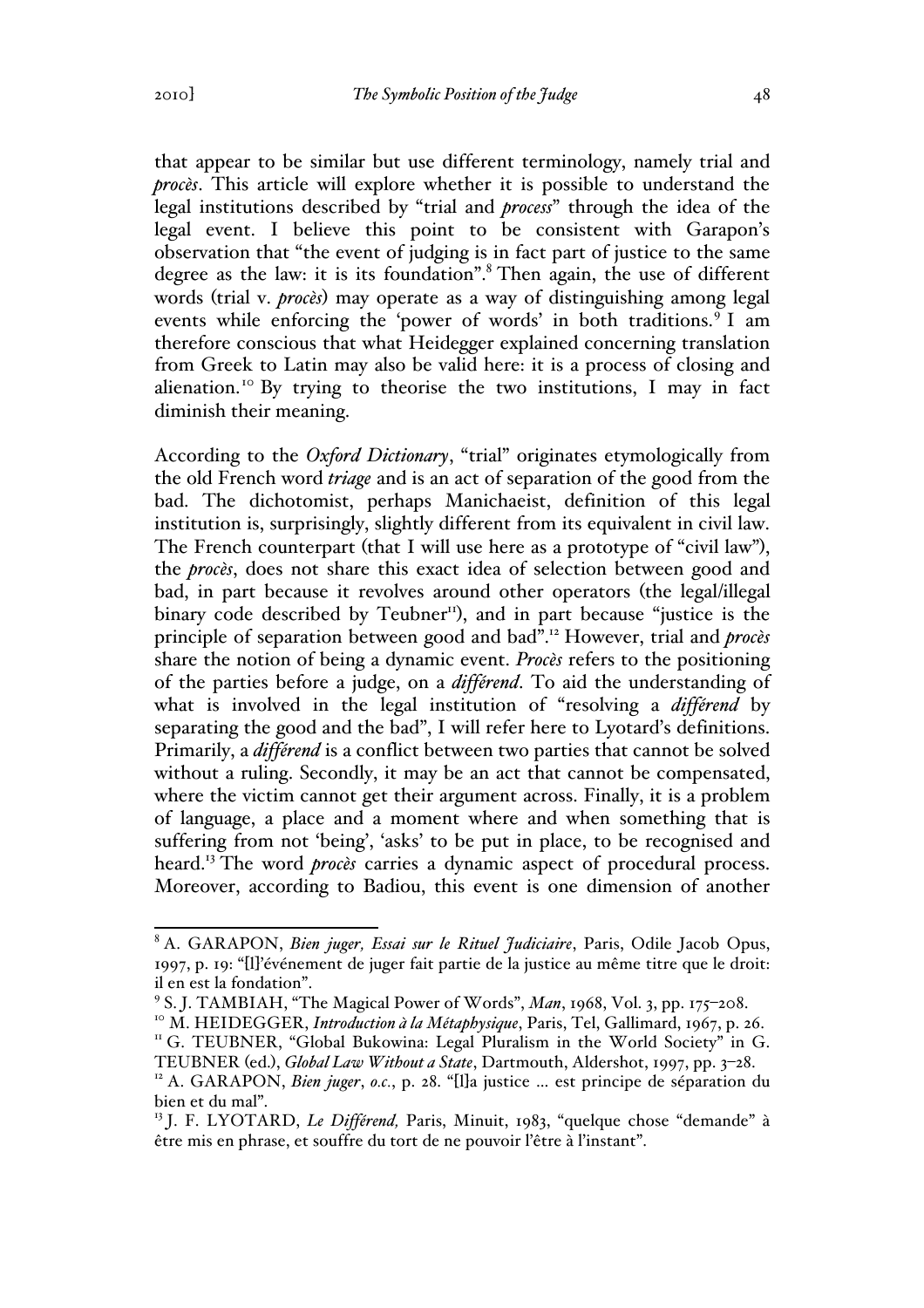process – the truth-process.14 The *procès* appears, then, as a progression towards the legal-truth, *la vérité judiciaire*: "the judgement is the expression of a legal-truth, i.e., a truth of whom the source, the elaboration and the outcome are defined by the juridical as expressed in the trial".15 Indeed, the legal "truth", which differs from social or scientific truth, is allegedly and commonly understood to be established at the end of the legal process in both the English trial and the French *procès*, making the legal institution a place of sacredness that consecrates the judge's action.<sup>16</sup> The legal-truth operates as a fiction that sacralises the function of judging.

In this article, I aim to analyse the symbolic position of the judge and to show that the legal event, whether in civil or common law traditions, $^{17}$  is a process of communication where judges, parties and advocates interact, perhaps in different ways, through a system of dialogue–monologue in a dialectical relationship. I will start by defining how the judge relates to the totem and to the Oedipus complex, and how on this basis we can compare the two legal traditions. I will then look at differences between the number of totems, at the three elements that I believe condition the symbolic position of the judge, and compare each of these under the two legal traditions, before considering the background of oral and written traditions and how the alleged division is growing less marked.

## II. JUDGE, TOTEM AND OEDIPUS

In this section, I look at how it is possible to apply psychoanalytic theory to the figure of the judge, and particularly the notion of the totem and the Oedipus complex. Specifically, for this comparative work, it will be

<sup>&</sup>lt;sup>14</sup> A. BADIOU, "The Problem of Evil" in *Ethics: An Essay on the Understanding of Evil*, London & New York, Verso, 2001, p. 67.

<sup>&</sup>lt;sup>15</sup> P. PONCELA, "Regard sur la Vérité Judiciaire", in Dialogue, Dialectique en Philosophie et en Droit*, Archive de Philosophie du Droit*, Paris, Sirey, 1984, tome 29, pp.175–183 at p. 175 : "le jugement est l'expression d'une vérité judiciaire, c'est à dire d'une vérité dont la source, l'élaboration et la finalité sont définies par le juridique en tant qu'il se réalise dans le procès". See also B. RAVAZ, "Vérité judiciaire et Vérité religieuse", *Champs libres n° 3*, Paris, L'Harmattan, 2002 and "Le juge judiciaire gardien de la Vérité historique ?", *Champs libres* n° 2, Paris, L'Harmattan, 2002, pp. 225-245. <sup>16</sup> This occurs through the magical power of words.

 $17$  I do not intend to develop in detail the different levels of justice or judges. I wish to describe legal events through their broad outlines. If the type of trial or *procés* has to be related to the type of model I am describing, it is probably the criminal rather than the civil one. In the case of a criminal trial, I will not analyse the differences between jury and non-jury trials. Although I recognise jury trial as an "element" of the "structure" of common law in criminal justice, juries are also widely used in civil law. I also assume that the presence or absence of a jury does not affect the position of the judge considered here.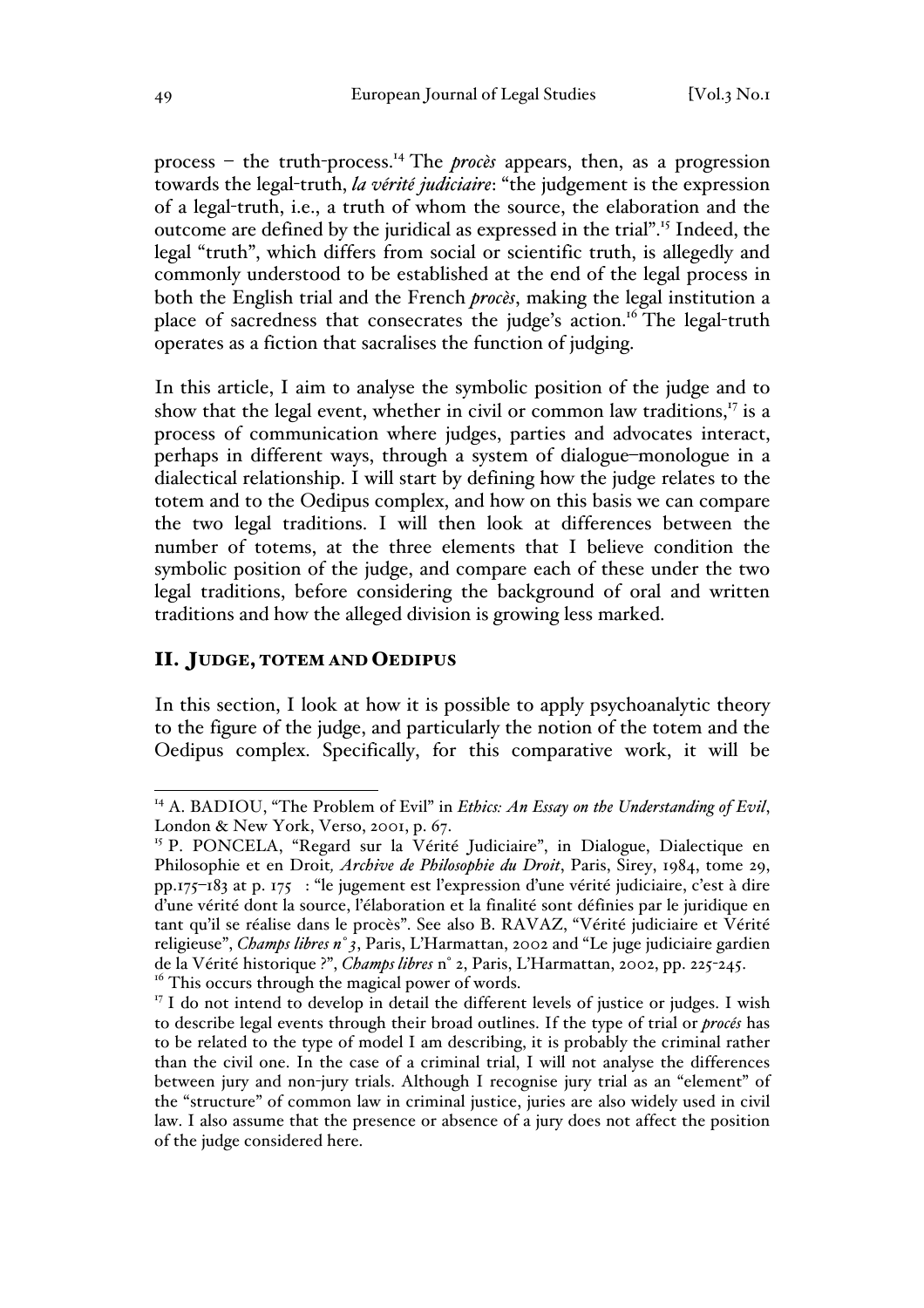through the quality and quantities of totemic position/s that differences may best be demonstrated.

The trial (or the *procès*) is an ambivalent legal event. This idea of ambivalence is present in Freud's writing on the totem in the 1910s.<sup>18</sup> The totem, object or *thing*, with a symbolic signification for an individual or a group of individuals, serves as a foundation for a system of beliefs, and is the source of a micro (social) organisation.

It is intriguing to think that the totem is linked to the law.19 But the totem is something that constructs rules, and further, that cannot transgress the rules constructed by it. Indeed, taboos relate to the sacredness of the totem. Freud explained that "the clansmen [members of the totem] are under sacred obligation (subject to automatic sanctions) not to kill or destroy their totem and to avoid eating its flesh (or deriving benefit from it in other ways)".20 Totemism carries 'instinctual renunciations': the worship of the totem, which included a prohibition against injuring or killing the totem; the desire of the female in the horde and the fraternal alliance; and the restriction of "inclination to violent rivalry among [the members of the fraternal alliance]". <sup>21</sup> These prohibitions, or taboos, are established in relation to the father's will: the first two are prohibitions against the father; the latter is against disregarding the father's will.<sup>22</sup> The totem is marked by taboos that are attached to it and constitute its core: members of the totem cannot *kill* the totem (horror of patricide) while the absolute rule of abstinence exists in relation to every female of the totem (horror of incest). I will consider both rules in turn and analyse how they connect to the figure of the judge.

## III. HORROR OF PATRICIDE

This *thing*, the totem, is present in the cognitive legal field; it is present in the normative rules.<sup>23</sup> If we compare this approach to that of the trial (or the *procès*), and consider it as a dynamic legal event characteristic of the judicial area, we find similar characteristics. The judicial totem is a place where judges, legal advocates and academics exist and belong, and they

<sup>&</sup>lt;sup>18</sup> S. FREUD, *Totem and Taboo*, London, Ark, 1983, pp. 1-17.

<sup>&</sup>lt;sup>19</sup> *Ibid.*, p. 51. Freud commented on the first legal code while exposing the rules of the taboo. We must also bear in mind the formula, "who brings law to its roots destroys it" ("qui ramène le droit à son fondement l'anéantit").<br><sup>20</sup> *Ibid*., p. 2.<br><sup>21</sup> S. FREUD, "Moses and Monotheism: Three Assays", *SE 23*, 1939, pp. 1–138, esp. p.

<sup>118.</sup> 

<sup>22</sup> *Ibid*,, p. 118.

<sup>23</sup> S. FREUD, *Totem and Taboo, o.c.,* p. 51.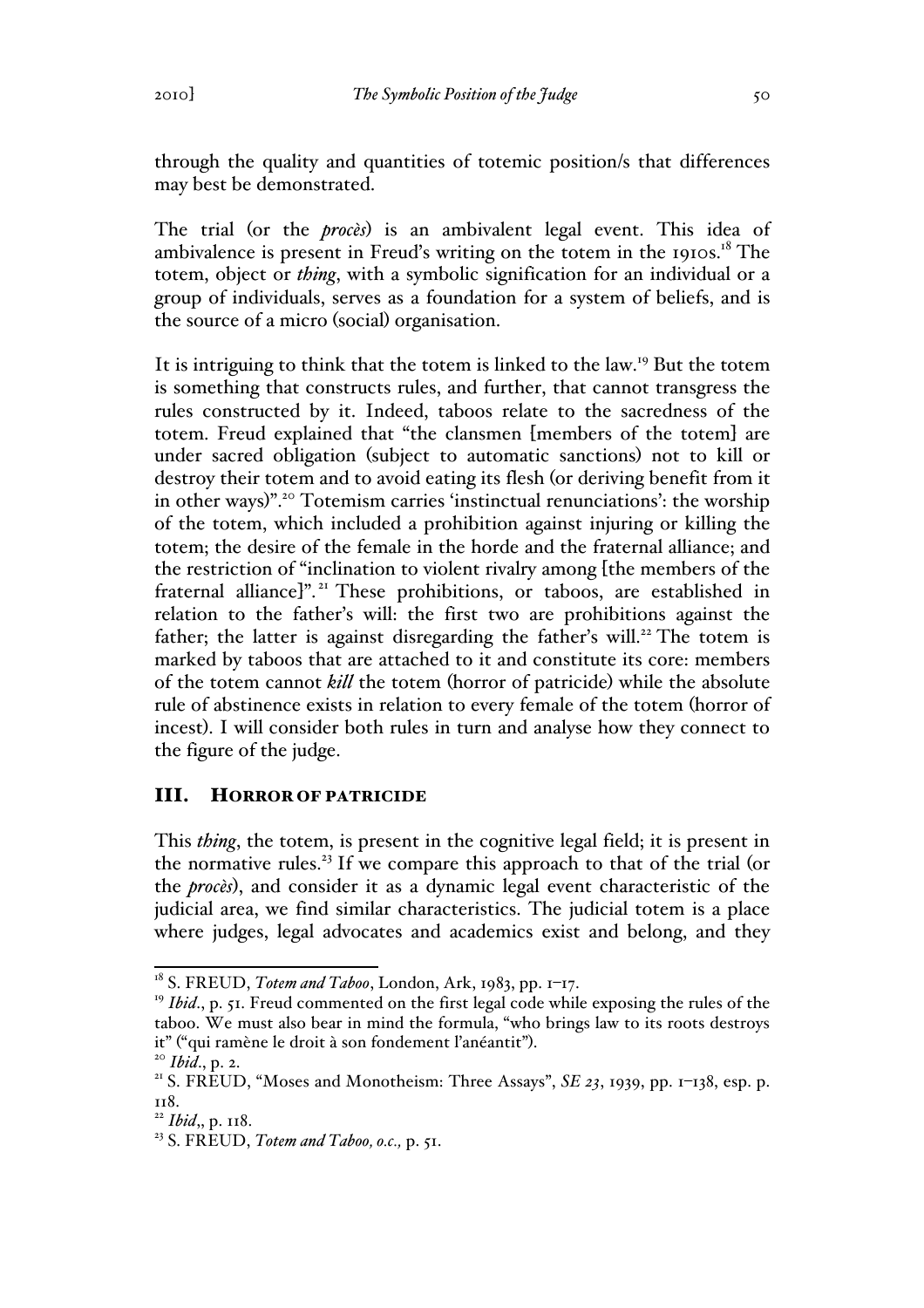know that they cannot transgress the rules constructed by it.

In this context, the particular judicial totem must be considered in relation to the Oedipus complex, which evolves around the well-known triangular relationship between a child, the father and the mother.<sup>24</sup> In the Oedipus complex, the boy considers the mother as a "sexual object-cathexes" and identifies with the father as his (ideal) role model,<sup>25</sup> who becomes the boy's ego ideal.<sup>26</sup> Tension arises because "[t]he little boy notices that his father stands in his way with his mother".<sup>27</sup> The boy wants to be like the father because he loves the mother: he therefore needs to kill the father. The desire for the mother becomes a desire that is forbidden, or "taboo". The development of the superego, the censor of the ego, which it monitors and judges, is defined as the heir to the Oedipus complex, and is an interiorisation of (parental) authority.<sup>28</sup> This is where the myth of the primal hordes, examined in the anthropological essay *Totem and Taboo*, connects the "politico-legal institution(s)-father", to the symbolic Father. The different elements of the Oedipus complex described by Lacan in many of his mathematical schemas are a help in mapping this complex.<sup>29</sup> He describes the complex using the position of the subject S (Es), the splitting ego a (ego) and the a' (the other; the Mother), all of which contribute to the positioning of the Father (or A; the Other) as the place of language, authority, the Law. This symbolic position may also be filled by other paternal figures.

This leads us to Pierre Legendre's narration of the crime of Corporal Lortie in 1984. This is the story of a young corporal in the Canadian army who entered the Quebec national assembly building with the intention of killing members of the government on 8 May 1984. Lortie ran through the corridors, firing his automatic rifle at the people he encountered; he arrived at the Chamber of the National Assembly of Quebec. Unfortunately for him, it was a holiday and no one was there. He entered

<sup>&</sup>lt;sup>24</sup> The triangular relation judge-party A -party B.

<sup>&</sup>lt;sup>25</sup> According to Klein, the development of the superego differs between boys and girls, although the result is the same. In that schema, the boy relates to the father as an ideal image while the girl turns towards him in the quest for the missing genital apparatus of the mother. Klein does not differentiate between boys and girls. For the girl, closeness to the mother is a long pre-oedipal stage that changes during the phallic phase converging towards the penis that she does not have. M. KLEIN, *Le Complexe d'Oeudipe*, Paris, Payot, 2001, pp.138–145.

<sup>&</sup>lt;sup>26</sup> J. CHASSEGUET-SMIRGEL, *The Ego Ideal*, London, Free Association Books, 1985, p. 104.

<sup>27</sup> S. FREUD, "Identification" in "Group Psychology and the Analysis of the Ego", *SE 28*, 1921, pp. 105–110.

<sup>&</sup>lt;sup>28</sup> See also the second topic of Freud: Id, ego, superego.

<sup>29</sup> J. LACAN, *Ecrits 1*, Paris, Point Seuil, 1999, p. 53. See "Schema L".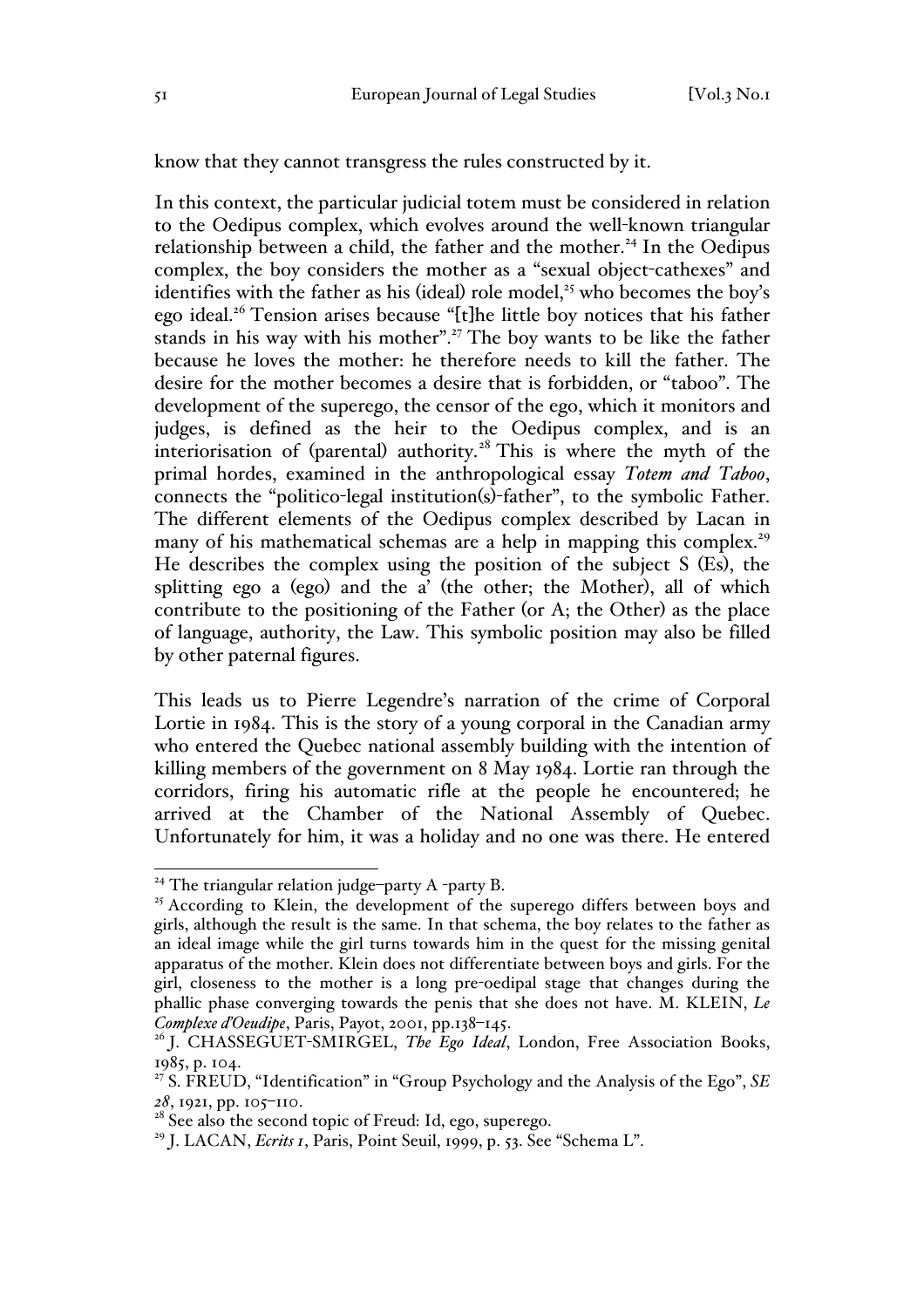nonetheless and sat on the president's chair, having killed three people and injured eight. Commenting on his crime, Lortie declared: "the government of Quebec had the face of my father".30 What is important in this context is that in his ferocious attack, Lortie went into the building that hosts the institutions of Quebec in order to kill those institutions. What is inferred from Lortie's peculiar declaration is that political institutions may be considered as being involved in the triangular relationship of the Oedipus complex. The father will be/is or has to be killed, but because we are in the political sphere, where only representation exists, the killing cannot be real; it is (always) symbolic.<sup>31</sup> Two important conclusions may be drawn here: a) the father (or rather, in this case, the Father) represents, and as a consequence takes a symbolic position,<sup>32</sup> of regulation in the triangular relationship described by the Oedipus complex; he is the authority, he is the Law; b) this can be seen also in relation to Freud's observation in *Civilisation and its Discontents*, that "[w]hat began in relation to the father is completed in relation to the group".<sup>33</sup> This exposes the cultural societal dimension of the superego, where the Father represents authority for a larger group than the family – the Law for society. $34$ 

One explanation of the French Revolution is embedded in these ideas. The French king was himself positioned in the Oedipal triangle. The horde had to kill him. This real murder committed by the (Freudian) horde can be related to the (Lacanian) symbolic murder orchestrated in a democratic society through elections. As Lacan notes, the *non-du-père* (the "no" of the father-Father) relates to the *nom-du-père* (the "name" of the father-Father), the symbolic position of the "father-regulator" as a place of authority. As the judge relates to the king, because the position is part of and originates from the *curia regis*, the king's court, not only the king but also the judge has the paternal function of authority.<sup>35</sup> The traditional legitimacy and the

<sup>35</sup> The *curia regis* is an institution that existed in France and England, as mentioned by G. B. ADAMS, in "The Descendants of the Curia Regis", *American Historical Review*,

 <sup>30</sup> P. LEGENDRE, *Le Crime du Caporal Lortie, Traité sur le Père*, Paris, Champs, Flammarion, 1989, p. 74: "Le gouvernement du Québec avait le visage de mon père".

 $3<sup>T</sup>$  Although it is possible to murder the personnel of the institution, it is of course not possible to kill the institution.

<sup>&</sup>lt;sup>32</sup> According to Lacanian topography, SIR means Symbolic, Imaginary, Real.

<sup>33</sup> S. FREUD, *Civilisation and Its Discontents*, London, Penguin, 2002, p. 133.

<sup>&</sup>lt;sup>34</sup> This refers to society, the group, and all the metaphoric aspects of it, like the governing body, and the powers as "separated" through the myth of the separation of powers. It would be perhaps outside the scope of this article to comment on the changes in Canada and the impact on Lortie. In 1982, Canada, lead by Pierre Trudeau, was given a constitution (The Constitution Act, 1982) modifying the organisation of the country and obtaining "freedom" from London, and particularly from Westminster. Furthermore, a strong figure at that time, Trudeau, decided to step down from his role as prime minister early in 1984.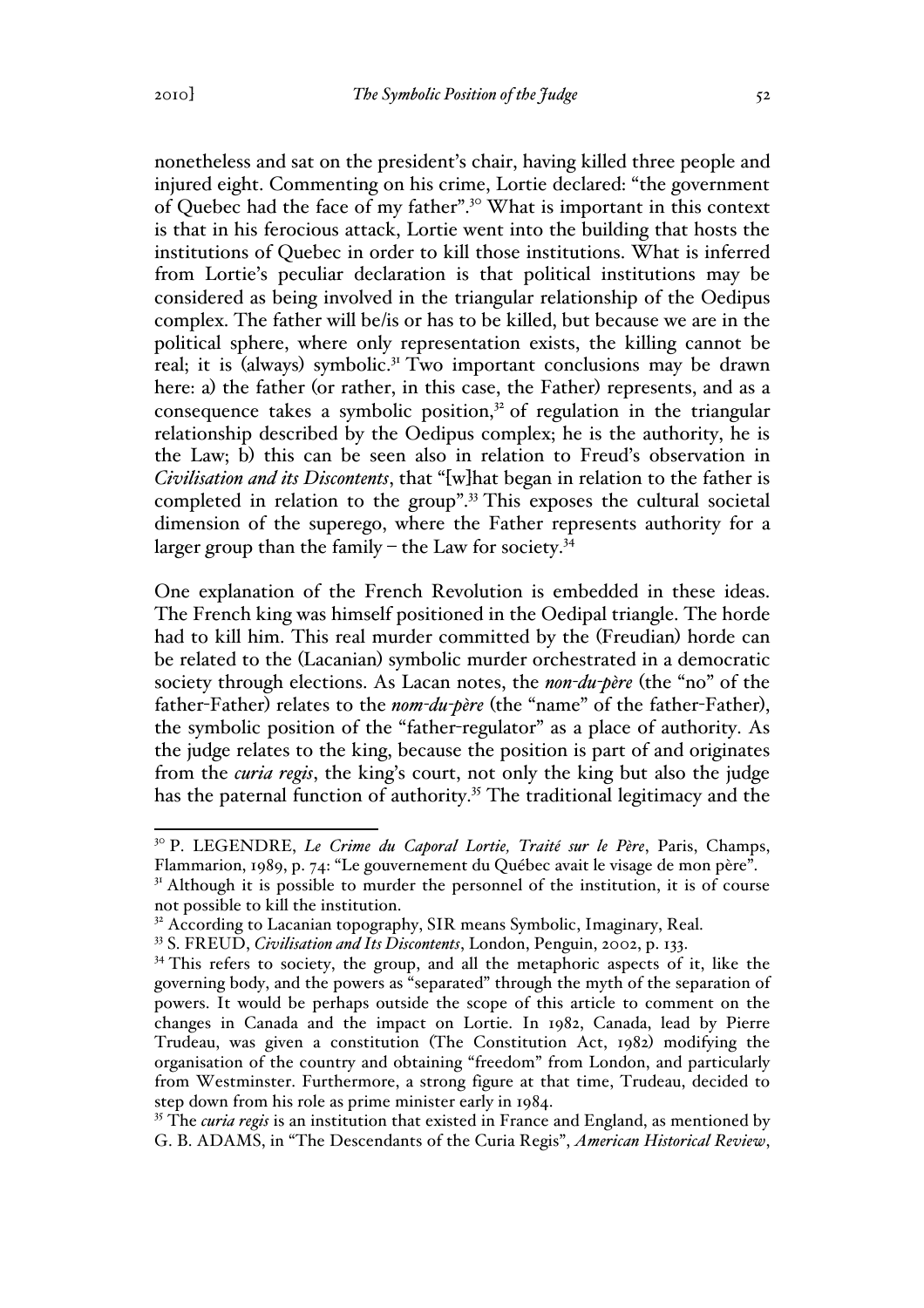divine right of kings, "passes"/transfers to the judge, as an element of his court.



Even when the king is replaced by an elected elite (an elected head of state or an elected parliament<sup>36</sup>), the sacral aura of the judge does not relate solely to the person. The judge does not completely "leave" the sacral but remains linked to the king. Let us consider, for instance, the French *Conseil Supérieur de la Magistrature* (CSM). This council is in charge of nominating, appointing and disciplining judges and public prosecutors. According to article 64 of the Fifth Republic Constitution, the French head of state is the guarantor of the independence of the judiciary. Until the constitutional revision of 2008, the CSM was presided over by the head of state (article 65 of the Fifth Republic Constitution). <sup>37</sup> This contributes to both the autonomy of the judge and to the maintenance of the sacred link between God/King (head of state)/Judge. We can find similar examples in common law. The Constitutional Reform Act 2005 (Chapter 4 s.12, Schedule 3) provides for:

Her Majesty instead of the Lord Chancellor to make appointments to certain offices, and

(b) the modification of enactments relating to those offices.

As a result of this Act, the monarch is in charge of appointments, because the monarch/head of state is the guarantor of the independence of the judge, similar to the French president/head of state.

The symbolic position is the crucial element here, which creates authority and relates to the sacral, which is closely linked to its origin: religion (God,

 <sup>1907,</sup> Vol. 13, No. 1, pp. 11–15. In note 2, he explained, "Reference should also be made to the chart of the descent of French institutions".

 $36$  See Dicey's comments: "The authority of the state or the nation was during the earlier periods of our history represented by the power of the Crown. The King was the source of the law … The royal supremacy has now passed into that sovereignty of Parliament". A. V. DICEY, *Introduction to the Study of the Law of the Constitution*, London, Macmillan and Co., 1927, p. 279.

 $37$  This is also the case in the Italian republic. The Italian CSM is presided over by the head of the Italian state: P. RICHARD, *Introduction au Droit Italien: Institutions Juridictionnelles et Droit procedural*, Paris, L'Harmattan 2004, p. 127.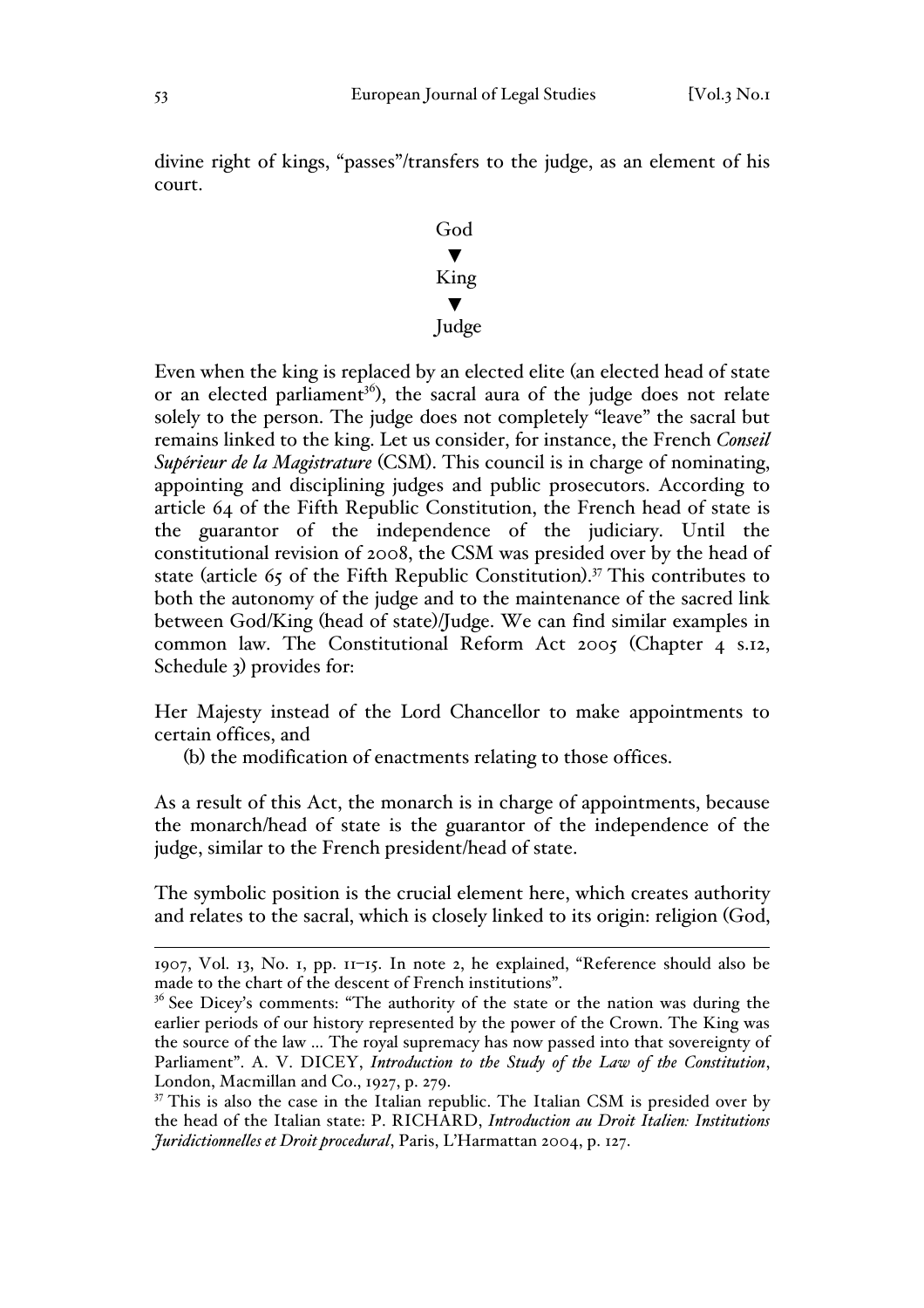the Father) and tradition (the monarch sovereign) meet through the vertical link of God/Judge. The position of the judge is dependent upon the horror of patricide. Members of the totem cannot *kill* the totem. The judge totem thus becomes sacred and takes that specific and fundamental position.

## IV.HORROR OF INCEST

The judge is also, in many ways, in a similar Oedipal position to that of the King because he is either in a totemic position himself or through the legal event (the trial or *procès*). But that may not be sufficient; hence we need to consider the second rule of the taboo: the fear of incest. In primitive societies, the incest rule meant that certain types of relationships, which Freud called customs, were banned. These taboos were respected with religious strictness.<sup>38</sup> The taboo also extended further in some instances, to actual sexual intercourse *stricto sensu*. In fact, in some primitive societies, it is even forbidden for brothers and sisters to shake hands or converse, while in other societies, fathers cannot remain alone in the house with their daughter/s. However, the strictest acts of avoidance involve a particular act of concealment. A girl might avoid her father by hiding when he passes by, or a man may hide himself voluntarily, and refuse to recognise his motherin-law.39 The sacred totem cannot be looked at in such contexts. It is so feared that even an "optical"/visual relationship has to be avoided.

It is possible to link this notion to Bentham's panoptic design. The system described by Bentham is based on an optical relationship to power, which Foucault also explores, and which highlights the effects of panoptical architecture: "the major effect of the Panoptical: creates on the prisoner a conscious and permanent state of visibility that insures the automatic functioning of power".<sup>40</sup> Furthermore, it became clear for Foucault "that the perfection of power [made] irrelevant its use". <sup>41</sup> The idea of the automatic functioning of power fits more with the unconscious than with the conscious, with the symbolic position of the Father and his authority. Bentham wanted a power "visible and unverifiable".<sup>42</sup> It is evident here that the "Panoptical is a machine to separate the pair to see-being seen",<sup>43</sup>

 <sup>38</sup> S. FREUD, *Totem and Taboo*, *o.c.*, p. 10.

<sup>39</sup> *Ibid.*, p. 12.

<sup>&</sup>lt;sup>40</sup> M. FOUCAULT, *Surveiller et Punir*, Paris, Gallimard, Tel, 1975, p. 234: "l'effet majeur du Panoptique: induire chez le détenu un état conscient et permanent de visibilité qui assure le fonctionnement automatique du pouvoir".

<sup>41</sup> *Ibid.*, p. 234: "que la perfection du pouvoir tende a rendre inutile l'actualité de son exercice".

<sup>42</sup> *Ibid.*, p. 235: "visible et invérifiable ".

<sup>43</sup> *Ibid.*, p. 235: "Panoptique est une machine à dissocier le couple voir-être vu".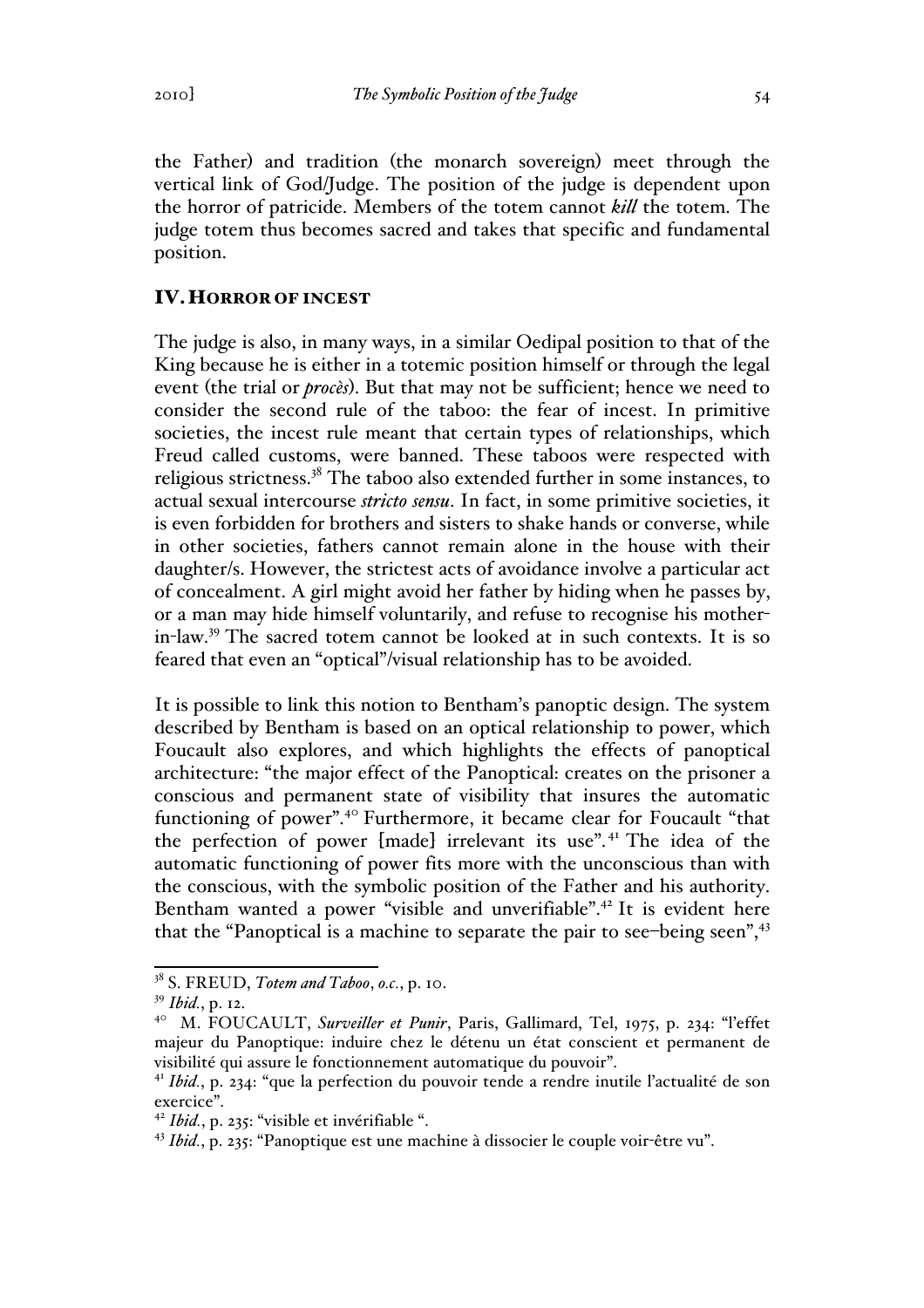where the individuals inside the perimeter are always watched without ever seeing; the individuals (who have the power) are located in the middle, in a surveillance tower, and can see everything without being seen themselves. What is particularly interesting is that the notion of the appearance of power shows an ideal form of power.44 In a way, this is similar to what Freud describes in *Totem and Taboo* and what Lacan positions as A, the symbolic Father.

This is power seen at its source, as a magical *thing*, which is the primal element of the core organisation of primitive society. Hiding from it, because of the belief in its magical virtue, contributes to a fear of the totem. The visual link becomes crucial. But this magical thing goes deeper than the conscious idea of its power: what becomes important is its authority. The repressed thoughts imposed by fear, which includes, in the case of primitive societies, the avoidance of any link with the totem, visual or optical, represses the desire for the totem. What remains from the past in our present is the unconscious fear of power – the unconscious fear of the totem – because of the Father and his authority. In the case of a legal event, one may consider the second rule (incest), and particularly the optical connection. If the parties decide to go to trial (or *procès*), this taboo emerges and may take many forms. It particularly may operate as a deterrent, with the consequence of encouraging individuals to 'stay in line', to conform to the rules in order to avoid 'facing' trial, but it also creates fear of a legal event for the parties involved.

Lord Phillips' narration of the behaviour of his first client illustrates this point perfectly: "I met my client for the first time in the corridor outside the court on the day that the Action was due to begin. She was obviously very nervous. The first thing that she said to me was 'I won't have to give evidence will I?'" His client could not 'face' the judge and things were settled between counsels outside the courtroom. Ultimately, Lord Phillips concluded that "She was relieved to miss her day in court, but I was very disappointed to miss mine". <sup>45</sup> The behaviour of Lord Phillips' client confirms Lacan's belief that the symbolic order is the one that cures. It initiates the creation of mechanisms that result in avoiding trial. Let us simply consider the story of Lord Phillips' client and how, in common law, very few disputes end up at trial stage. Indeed, pre-trial actions operate to avoid the occurrence of the legal event.

 <sup>44</sup> *Ibid.*, p. 239.

<sup>&</sup>lt;sup>45</sup> Speech by Lord Phillips of Worth Matravers, Chief Justice of England and Wales, "Alternative Dispute Resolution: An English Viewpoint", India 29 Mars 2008. www.judiciary.gov.uk/docs/speeches/lcj\_adr\_india\_290308.pdf. Last accessed 30 June 2009.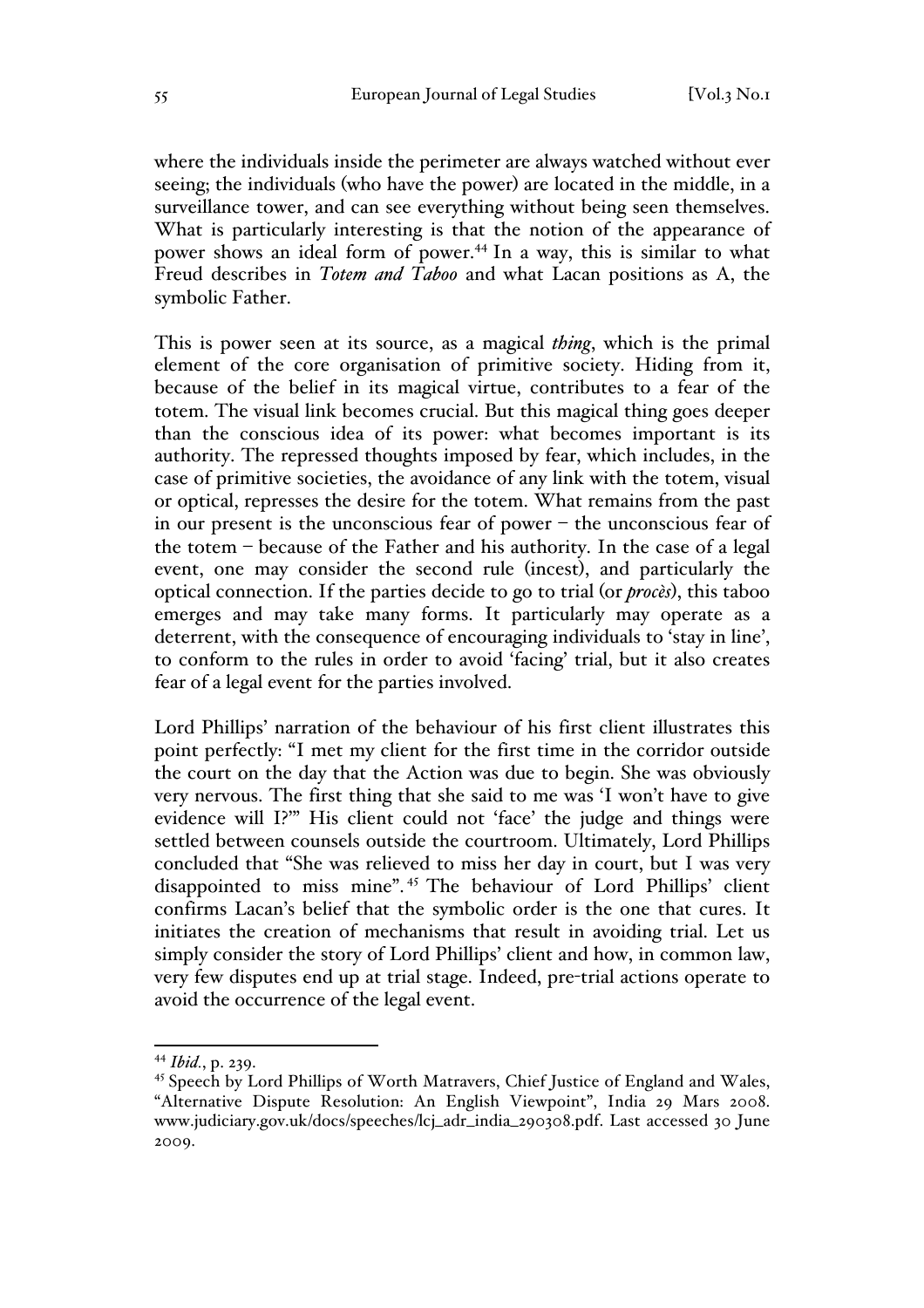To return to Oedipus, we know that King Oedipus transgressed the two taboos. He was both the incestuous rival of his father and his assassin. For Lacan, the Oedipal identification relates to the paternal totem where guilt, aggressive behaviour, the killing of the father and the rivalry between brothers, the other male members of the hordes, structure the subject. $4^6$ The Father, in the symbolic, orders and positions. The father is the place acting as foundation of human actions. The social pact created by the brothers' alliance the moment after the killing, the transcendence of aggression, each relate to the symbol and ultimately to the symbolic order. The apparatus created is consciously revealed, though it has always been present in our unconscious. The Oedipus complex links back to totems and taboos. The judge encompasses all the aspects of the totem, but because of the two "rules", it may be the case that the totem delimits a variety of situations based upon legal traditions.<sup>47</sup> In consequence, we face a variety of quality and quantities of totemic position/s.

## V. THE QUALITY AND QUANTITIES OF TOTEMIC POSITION/S

A strict division between the two legal traditions can be traced by using Lacano-Freudian ideas. The organisation of the *civil* law trial can be considered as mono-totemic. The organisation of the *common* law trial can be seen as bi-totemic. This is one of the main differences in the legal events of these two legal traditions. Both contain the idea of a totem in their legal events but each operates differently and at different levels in the trial, or in the *procès*. There is a second totem in the common law legal event. In civil law, a second totem exists but is within the judiciary organisation, not within the legal event itself. I wish to analyse this point through what I consider to be two major variables here – which differentiate between the judge in common law and the judge in civil law – the quality and quantity of totems: the formation of the judge and the discourse of the judge.

## VI.FORMATION OF THE JUDGE

 <sup>46</sup> J. LACAN, "L'agressivité en psychanalyse", in *Ecrits 1*, Paris, Points, Seuil, 1999, pp. 100–123, esp. p. 116.

 $47$  It is necessary here to restrict my comments to Western Europe and to consider only the common law and germano-roman traditions, or civil law. I am not using the concept of major legal systems. Indeed, as recently exposed by Legrand and Samuel, we cannot consider common law as a "system", although we can apply the terminology of systems to what is found in the germano-roman context. P. LEGRAND and G. SAMUEL, *Introduction au Common Law*, Paris, La découverte, 2008, esp. p. 8. Here, I will use English law mainly as a prototype of common law, and French law as the prototype of the civil law system. I will use civil law hereinafter as a synonym of romano-germanic law.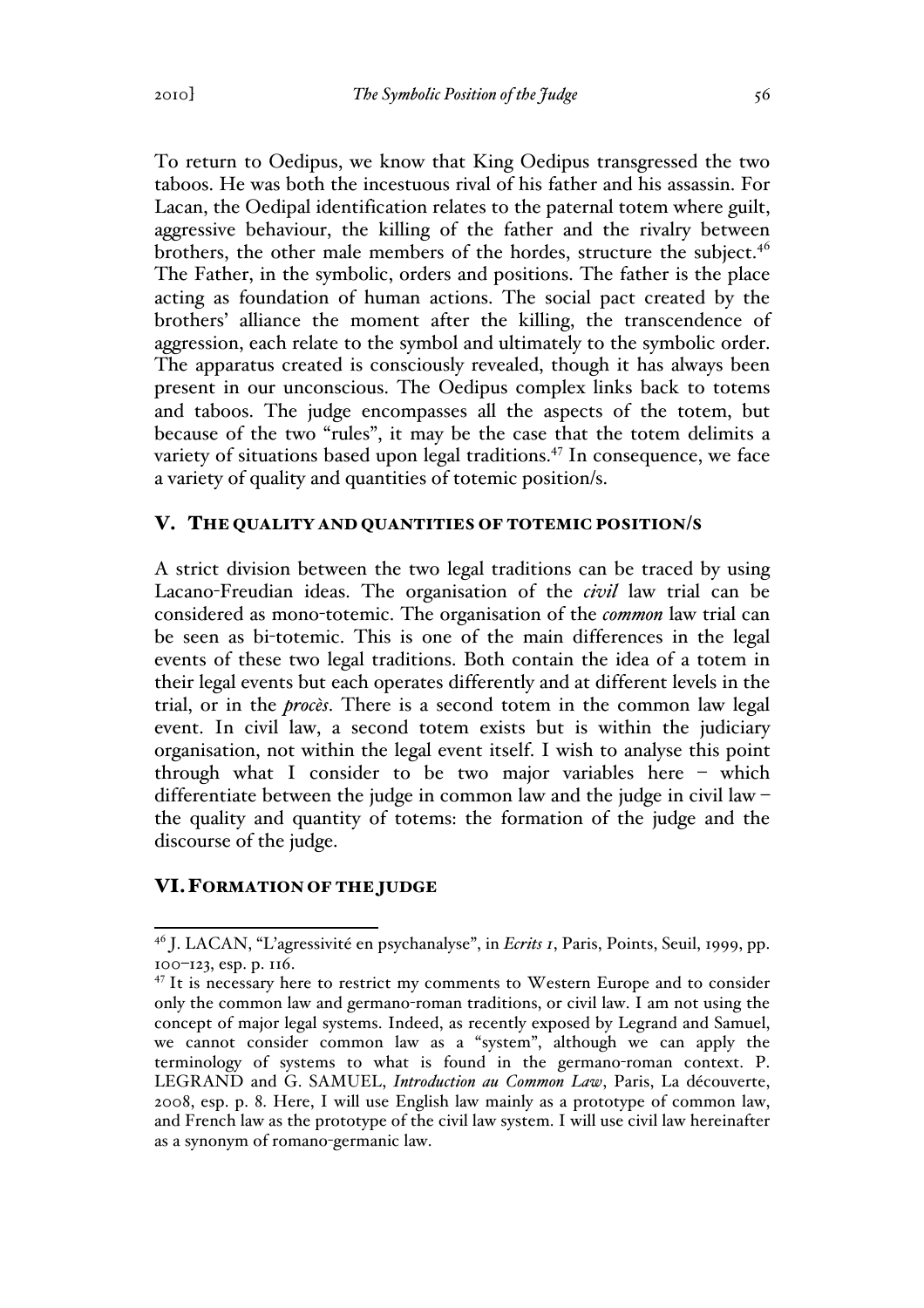The recruitment and the administrative, sociological and politico-legal aspects of the judiciary show us where the judges are coming from, and how they are positioned within the myth of the separation of powers. In the two legal traditions, the formation of the judge is significant in the design of the mechanism of rendering justice. For Guarnieri and Pederzoli, there are two basic models of judicial recruitment: the bureaucratic model corresponding to civil law, and the professional model corresponding to what happens in common law.<sup>48</sup> In common law, only experienced practitioners may become judges. It has a system of training based primarily on scholarly knowledge, with universities as the main providers for future judges' education. <sup>49</sup> The graduates then have to qualify as solicitors or barristers, and practice for a reasonable number of years before being allowed to become judges. It is particularly important to note at this stage that the legal team involved in a trial, judges and advocates, are similarly educated and speak the same language. That said, Woodhouse stresses that "the judicial appointment system in England and Wales has frequently been criticised on the grounds that is it secret and discriminatory".<sup>50</sup> There is no distinction between judges and advocates, except the move from an "active" position of barrister/solicitor to the "passive" position of the judge as a referee. Like a monarch or a head of state in a parliamentary system of government, the judge, in the accusatorial system, does not participate. He acts as "an arbiter" and not as "a captain". The judge represents and appears positioned as the totem. This position is emphasised by the "circulatory" method of recruiting the judges: judges come from the "horde".<sup>51</sup> The judge here is the "father of the horde" – the Father. The younger figure wants to take his place and needs to *kill* him. The symbolic killing works as a revolution, in a situation similar to what Pareto describes as "the circulation of the elites".<sup>52</sup> The younger will take the place of the older. In David's terms, the judge is the "heir of the practitioners", *héritier des praticiens*; he acquires the symbolic position of "father–regulator", the Law, the authority of the A, the Father, in the Oedipus complex.

 <sup>48</sup> C. GUARNIERI and P. PEDERZOLI, *The Powers of Judges: A comparative Study of Courts and Democracy*, Oxford, Oxford University Press, 2003, p. 20.

<sup>&</sup>lt;sup>49</sup> See the four discourses of Lacan and particularly the "discours universitaire", where the professor knows and the student does not, where the subject supposes that someone knows as a pre-requisite.

<sup>50</sup> D. WOODHOUSE, "The Law and Politics: More Power to the Judge – and to the People?", *Parliamentary Affairs*, 2001, Vol. 54, pp. 223–237, esp. at p. 234.

 $5<sup>T</sup>$  Judges meet and dine with the horde often, through the collegial rite of dinners at Inns. P. LEGRAND and G. SAMUEL, *Common Law*, *o.c*., p. 47.

<sup>52</sup> V. PARETO, *The Rise and Fall of Elites: An Application of Theoretical Sociology*, New Jersey, Transaction Books, 1991.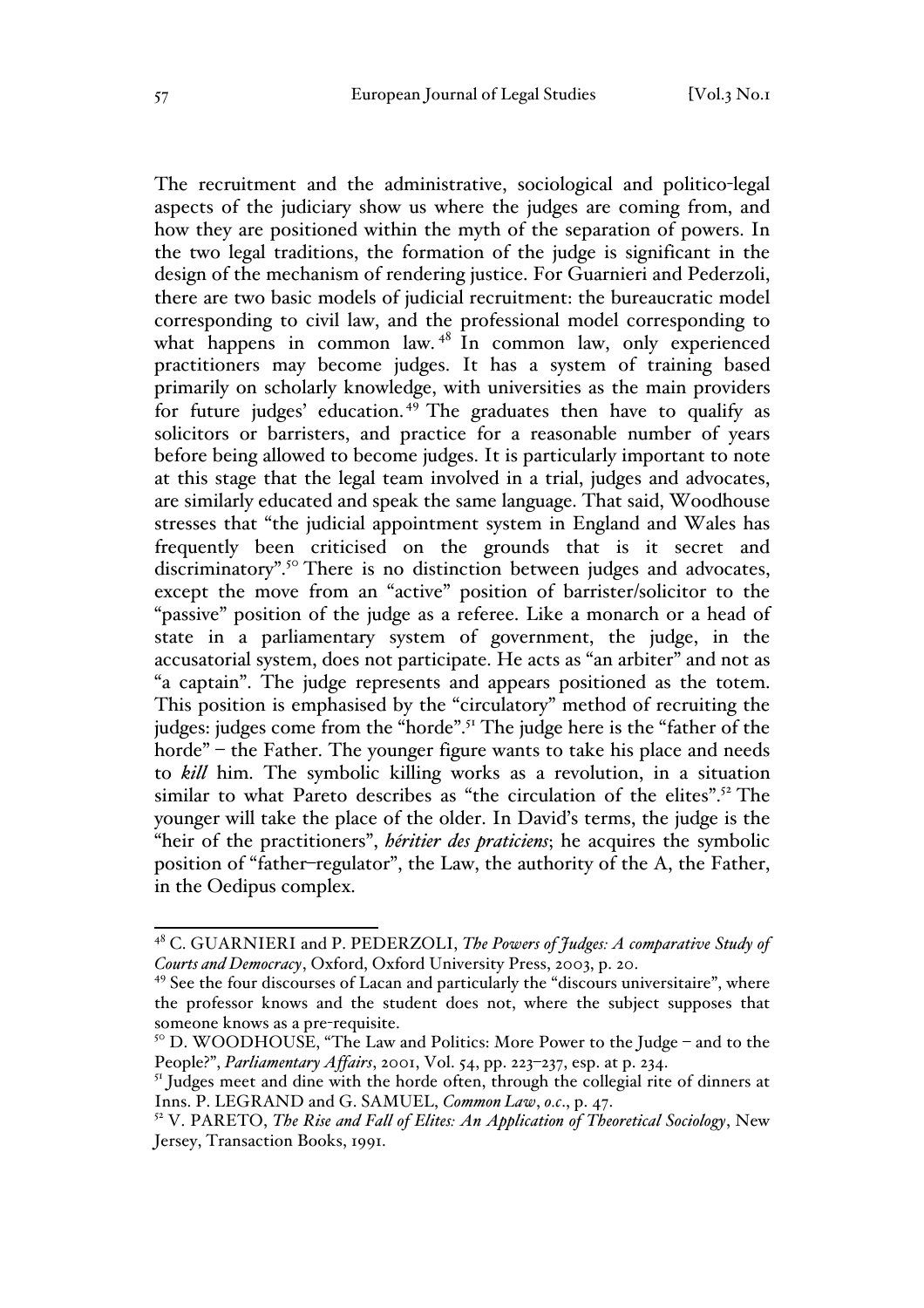If, in common law tradition, the judges' training academy is the bar,  $53$  in civil law tradition, judges are trained in special schools after a recruitment conducted amongst university graduates. But the training is strictly separated between the legal actors who will be on the side of the parties, defending or not, and the legal actor who will be on the side of the state – the judge. Furthermore, the judge is effectively a civil servant: they are there to serve the state, and ultimately the social structure, in accordance with their *curia regis* origin. The judge in civil law does not appear to be a totem similar to that found in common law. The only connection between the different actors of the legal team in the case of civil law is that of education. But the way the career of judges is organised (shaped by the civil service structure, itself conditioned by the weight of the authority and symbolism of "public power") creates a flow through the system, between "lower-level (young) judges" and "higher-level (older) judges".<sup>54</sup> In a way, the idea of the circulation of elites, and the totem reappears here but through a separate "bubble" within the mechanism. It will therefore have less affect on the condition of the *procès* than it has in the case of the trial.

In the process by which a person becomes a judge, the characteristics of the totem/s in both legal events are highlighted. In the trial, we can consider the trial itself as the first totem, and the judge as the second. In civil law, only the *procès* is a totem. The judge does not hold the second totemic position within the legal event but holds one outside it, within the civil service, and within the executive. This point may be demonstrated by the declaration that, in England, the judiciary is (seen as) independent, while in France, there is a constant wish for an independent judiciary. As stated by Lord Browne-Wilkinson in the famous case *In Re Pinochet*,

There is no room for fine distinctions if Lord Hewart's famous dictum is to be observed: it is "of fundamental importance that justice should not only be done, but should manifestly and undoubtedly be seen to be done." (see *Rex v. Sussex Justices, Ex parte McCarthy* [1924] K. B. 256, 259).

In the table below, I have returned to the ideas developed so far:

 <sup>53</sup> P. LEGRAND and G. SAMUEL, *Common Law*, *o.c*., p. 47.

<sup>&</sup>lt;sup>54</sup> Traditionally, young judges will work for lower courts after their initial training; they enter a bureaucratic career, being promoted on the basis of merit and experience. The head of state is supposed to protect the judges. Article 64, para. 1 of the Constitution of the Fifth French Republic states that the president is the "guarantor of the independence of the Judiciary" and that (para. 4) "judges may not be removed from office".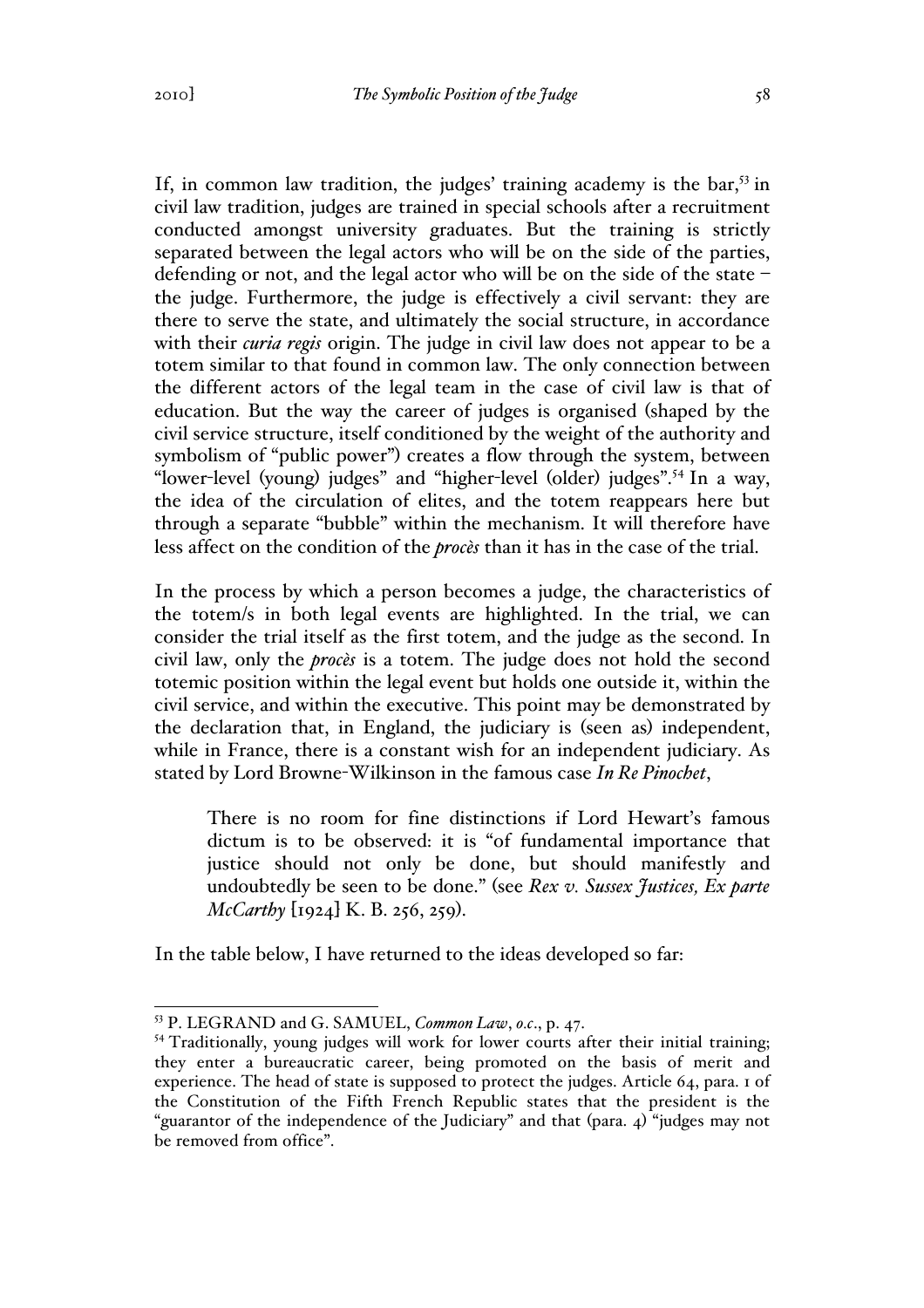| Common law, dual totem structure |         |  |  |  |
|----------------------------------|---------|--|--|--|
| Trial/totem I                    |         |  |  |  |
| Judge /totem 2                   | Parties |  |  |  |
| Solicitors/Barristers            |         |  |  |  |

| Civil law, uni totem structure |                                    |
|--------------------------------|------------------------------------|
| Procès /totem                  |                                    |
| Parties                        | Judge/totem<br><i>Young judges</i> |

There are similar situations in both legal events but they have the particularities that I have developed here, and that are linked to the quantities of the totem/s. In addition, the differences seem to increase when we look at the discourse of the judge.

### 1. *Discourse of the judge*

Derrida wrote that a phenomenological space is opened up in and by language, and particularly that "its legal value, the right of a distinction between fact and intentional law, depends entirely on the language".<sup>55</sup> Language conditions the distinction between facts and law. But it also articulates the legal event, limiting it and defining it, as it defines, for Wittgenstein, the world.<sup>56</sup> The judge is positioned in relation to his discourse, which puts into action a practice of language constituting a social link between two actors. The first actor (agent) in the link will maintain a "truth" that necessarily determines him whenever he addresses the second actor (other). The second actor will only be able to respond by producing something dependent on the truth that determines the first. But this product cannot return to the 'truth'; this perception structures the link between the two actors, as shown below:

 <sup>55</sup> J. DERRIDA, *La Voix et le Phénomène*, 3rd ed., Paris, PUF Champs, 2005, p. 21: "sa valeur juridique, le droit à une distinction entre le fait et le droit intentionnel, dépend toute entière du langage."

<sup>&</sup>lt;sup>56 "</sup>The limits of my language mean the limits of my world". Para. 5. 6, L. WITTGENSTEIN, *Tractatus Logico-philosophicus*, Paris, Tel Gallimard, 1961, p. 86.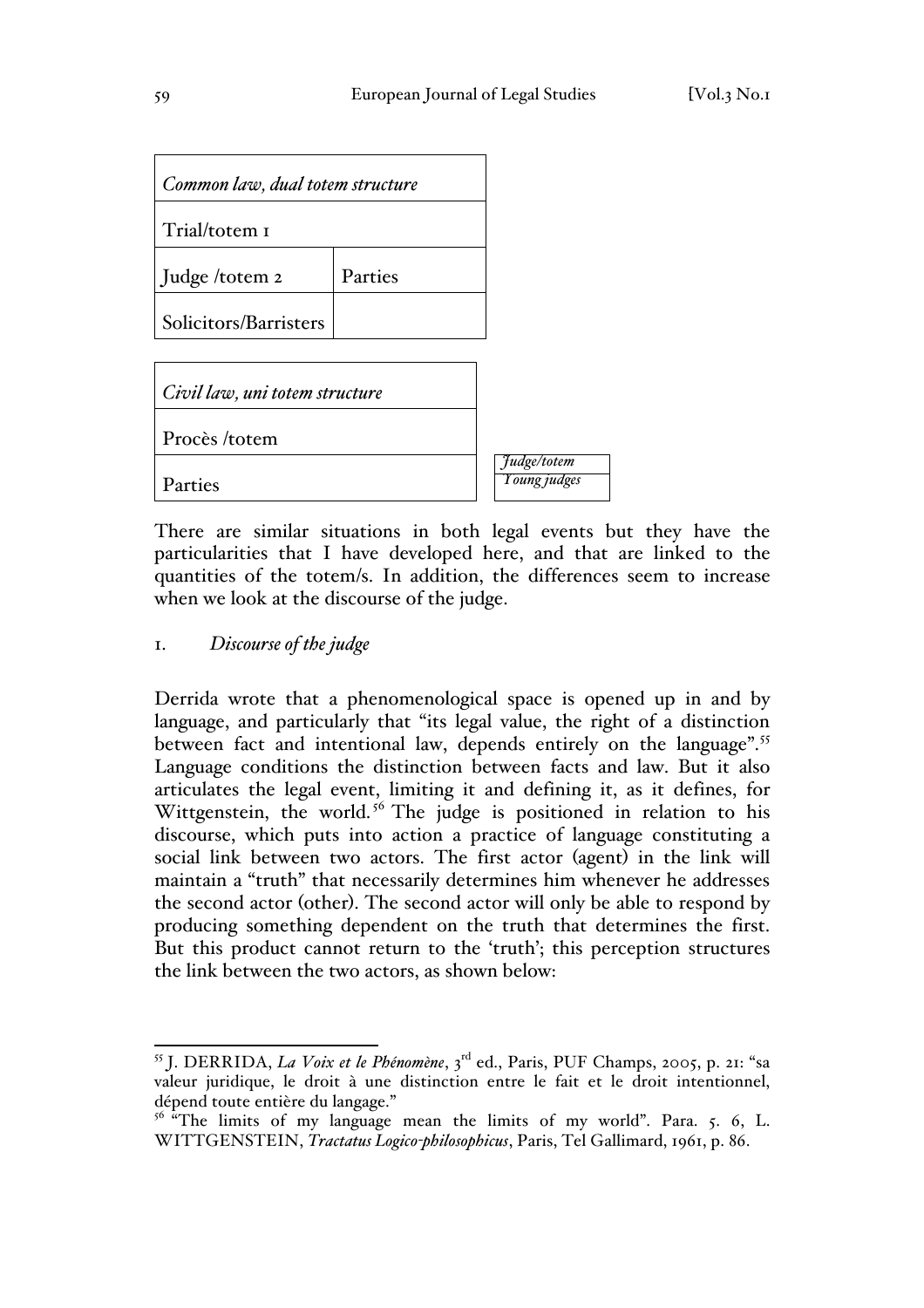| Agent |           |            | )ther      |            |
|-------|-----------|------------|------------|------------|
|       |           | impossible |            |            |
|       | necessary |            | contingent |            |
|       |           | possible   |            |            |
|       |           |            |            | Production |

In fact, on the basis of this schema, four discourses can be discerned, which depend upon four factors that create each discourse. In turn, the discourse of the master evolves towards the discourse of the analyst, passing the stage of the discourse of the hysteric and the discourse of the academic. This production can be deduced from the position of the four terms or elements constituting language: the master signifier S1, knowledge S<sub>2</sub>, \$ the (barred) subject and the "rest" – the object "a", also found in the Lacanian explanation of the Oedipus complex. These symbols form the discourse of the master, a fundamental structure from which all other discourses derive, and I would like to develop this master discourse further, and that of the analyst, which are significant in the present context.

The discourse of the master follows  $\sqrt[5]{51}$   $\rightarrow$  S<sub>2</sub>  $\rightarrow$  a. It is dominated by S<sub>1</sub>, that is, the master signifier (here the agent). Lacan named it the Law, *la loi.*<sup>57</sup> The Law (*la loi*) is the law (*le droit*). This Law is authorised by justice without ever having been labelled justice. SI as the master signifier, the theoretical knowledge, imposes knowledge on S2 (here the other), the field of the slave. We could reasonably consider the position of the civil law judge as that situated within the discourse of the master. The judge in this schema *is* the Law. His position is deduced from the "truth" and the understanding that the other knows that he knows. The judge in civil law, in a central powerful position, sitting above the other actors, is the master. He is *la bouche qui dit le droit*, "the mouth" that speaks or voices the Law. When he speaks, his words are final. But he does not speak for himself, he speaks "on behalf of"; he represents society by his authority and what he says is not neutral. After a complete cycle, positioned by the discourse of the hysteric  $a \rightarrow s \rightarrow S_1 \rightarrow S_2$  and of the academic  $S_1 \rightarrow S_2 \rightarrow a \rightarrow s$ , after a revolution the discourse of the analyst appears.



 57 J. LACAN, *Séminaire XVII, L"Envers de la Psychanalise*, Paris, Seuil, Champs Freudien 1991, p. 48.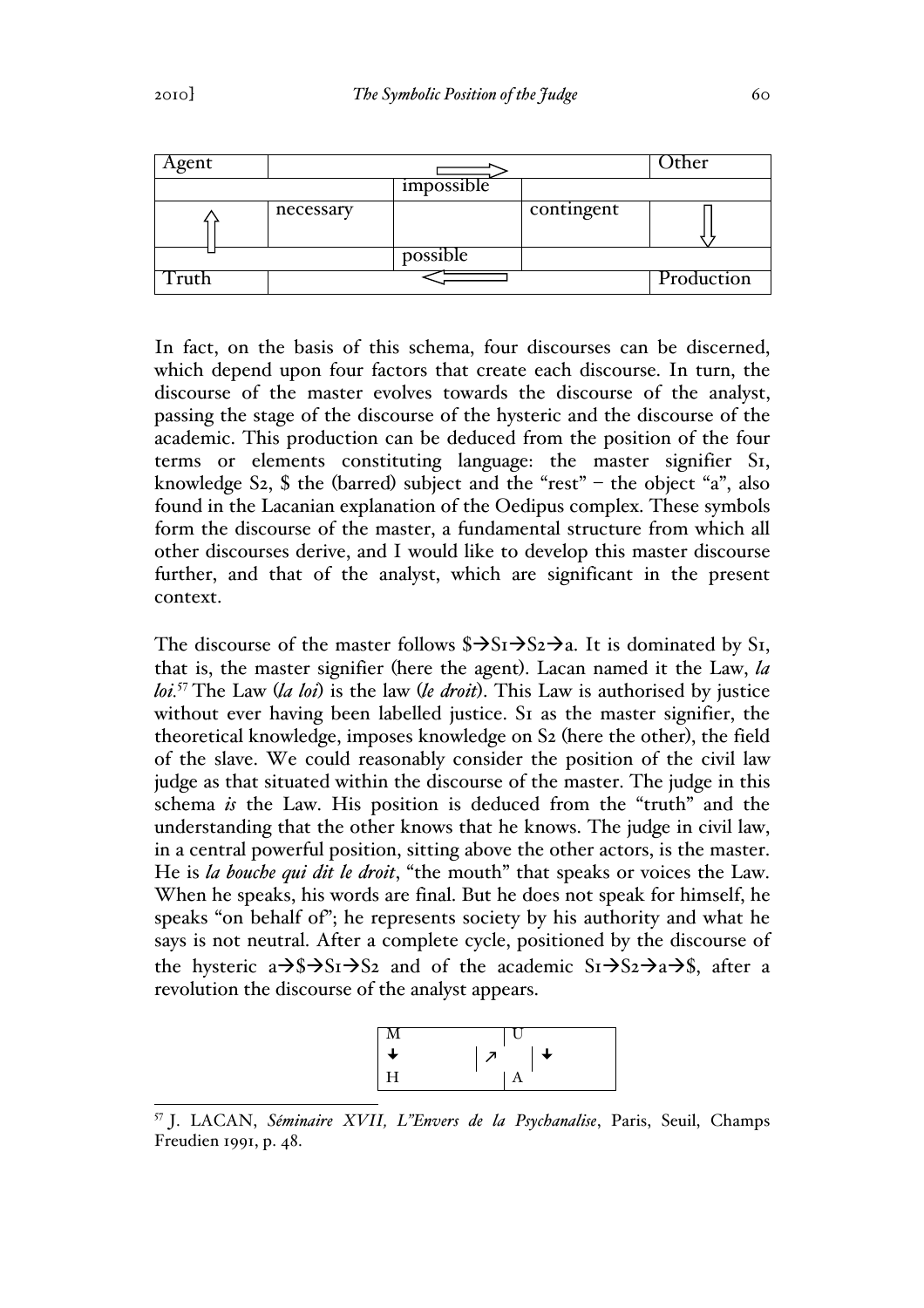The discourse of the analyst is formulated as follows:  $S_2 \rightarrow a \rightarrow S \rightarrow S_1$ . Object "a" (the little other) represents here the substantial discourse, that is, the effect of rejection of the discourse. The position of the agent here is one of neutrality. The other is the subject that looks at the neutral agent voicing the "truth" because the agent knows, from the knowledge, S2. We know that the analyst in psychoanalysis is someone who is positioned as neutral. The subject is supposed to believe what the agent says, because the agent, the analyst here, is supposed to know.<sup>58</sup> This position also corresponds to that of the judge in common law. The judge in that context does not interfere. He is the totem and he is not the centre of the dialogic operation of the legal event. The "production", ultimately, is the knowledge that passes through precedents. This confirms the idea of two opposed ontologies: that of statute law and that of case law. As explained by Legrand, "the typical English decision *is* the law and it is independent from any [statute-law]"; moreover, case law does not aspire to be considered as statute law. In the meantime, in France, "the decision comes from inside the law", "it wants to be … the law".<sup>59</sup> This contributes to a different positioning of the judge in the legal event, depending on "where we are", in the trial or in the *procès.* After having looked at the differences in the positions of judges, I will now look at what conditions their specific positions.

## 2. *Three elements conditioning the symbolic position of the judge*

I consider here three crucial elements conditioning the position of the judge: the perception of the function of the judge, the idea of judging "in the name of" and, finally, the important question of appearance.

#### a. The perception of the function of the judge

What differentiates civil from common law may well be simply the different perceptions of the function of the judge. It is generally understood that in common law, judges are perceived as being the lawmakers, while in civil law they are solely the interpreters of statutes. Indeed, Dicey wrote that "English law is in reality made by the judges", 60

 <sup>58</sup> S. ZIZEK, *How to Read Lacan*, London, Granta books, 2006, p. 29.

<sup>59</sup> P. LEGRAND, *Droit Comparé*, 2nd, Paris, PUF, 1999, p. 111: "le jugement anglais typique *est* le droit et il l'est indépendamment de toute loi" au statut de laquelle il n'aspire en rien" and "la décision intervient comme de l'intérieur de la loi", "elle se veut … la loi".

<sup>60</sup> A. V. DICEY, *Law of the Constitution*, *o.c.*, p. 58.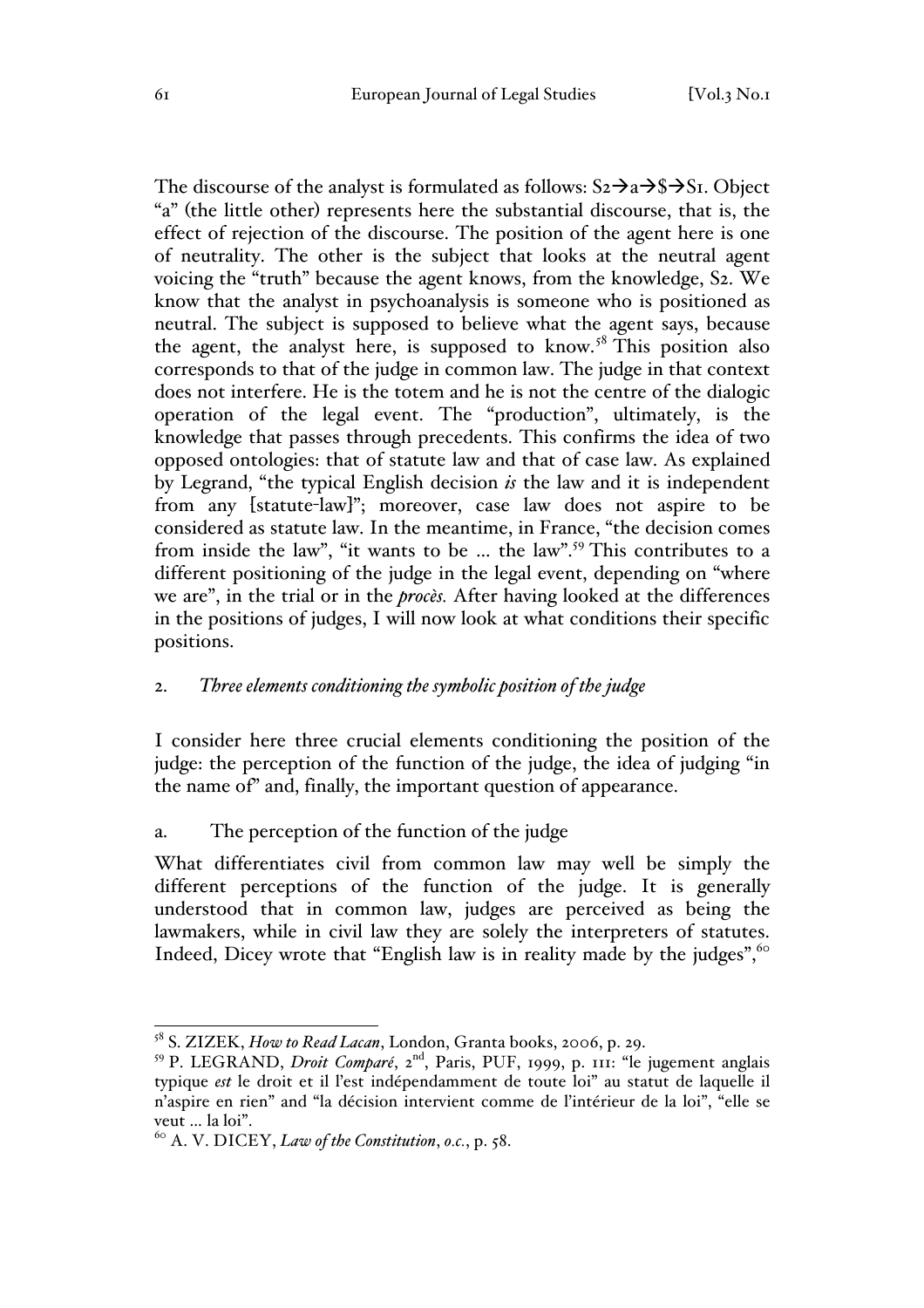while Cardozo developed the idea of "the judge as legislator".<sup>61</sup> That said, Dicey considers judicial legislation as subordinate legislation, <sup>62</sup> while Cardozo was commenting on judge-made law as being "secondary and subordinate to the law that is made by legislators".  $63$  Common law is perceived as being made by judges and it seems that an important part of what is considered to be the law originates from the judge. In addition, it is said that judges only proclaim what has always been in *exsistence* but never revealed before: when something is revealed, it becomes a common law principle. This vision merges well with psychoanalytic theory: a principle was unconsciously there but needed to be re-discovered. It was repressed by the social structure that one day needed it because of a (social) affect – a moment in history when a *différend* was opposing individual members of society. There was no better solution other than that deeply rooted in history.<sup>64</sup> It was for the judge to bring it to light again. The "judge–psychoanalyst", through the use of transference, extracts from the "built-truth" of the parties what has always unconsciously existed as a legal principle. According to Freud, the unconscious is the social, or what Lacan considers, thanks to Levi-Strauss, to be language, the language of the Other, that is, the Law of the Father.<sup>65</sup> The repressed principle thus revealed may be linked to the definitions provided by the two psychoanalysts. The principle is the social. Law, and particularly case law, has a social dimension that statute law does not share. There is a practical aspect to one that contrasts with the theoretical aspect of the other. Language contributes to the expression of the principle. The judge, through the legal event, expresses what was hidden. Also, a case, if "treated" at the highest level of a Supreme Court,  $66$  will become so powerful that it will bind future decisions. Judicial precedents represent work at a conscious level. The example of the Law Lords' speeches which are oral presentations (opinions) may illustrate this point. The judge "tells us", and thus exposes the "law". The judge is the subject who is supposed to know. We believe that he knows the social truth and that he will state it within the limit of judicial precedents. Dicey reiterates this message clearly: "[our judges'] habit of deciding one case in accordance with the principle, or supposed principle, which governed a former case, leads inevitably to the gradual formation by the Courts of fixed rules for

 <sup>61</sup> B. N. CARDOZO, *The Nature of the Judicial Process*, New Haven, Yale University Press, 1921, pp. 103-141.

<sup>62</sup> A. V. DICEY, *Law of the Constitution*, *o.c.*, p. 58.

<sup>&</sup>lt;sup>63</sup> B. N. CARDOZO, *The Nature of the Judicial Process*, *o.c.*, p. 14.  $^{64}$  It is not clear whether history here is considered to be social history or the personal history of the judge, although the two may in some ways be linked.<br><sup>65</sup> F. CHAUMON, *Lacan, le Sujet et la Jouissance*, Paris, Michalon, 2004, p. 18.

<sup>&</sup>lt;sup>66</sup> This is likely to happen to have such a capacity and the authority of exposing a (legal) principle.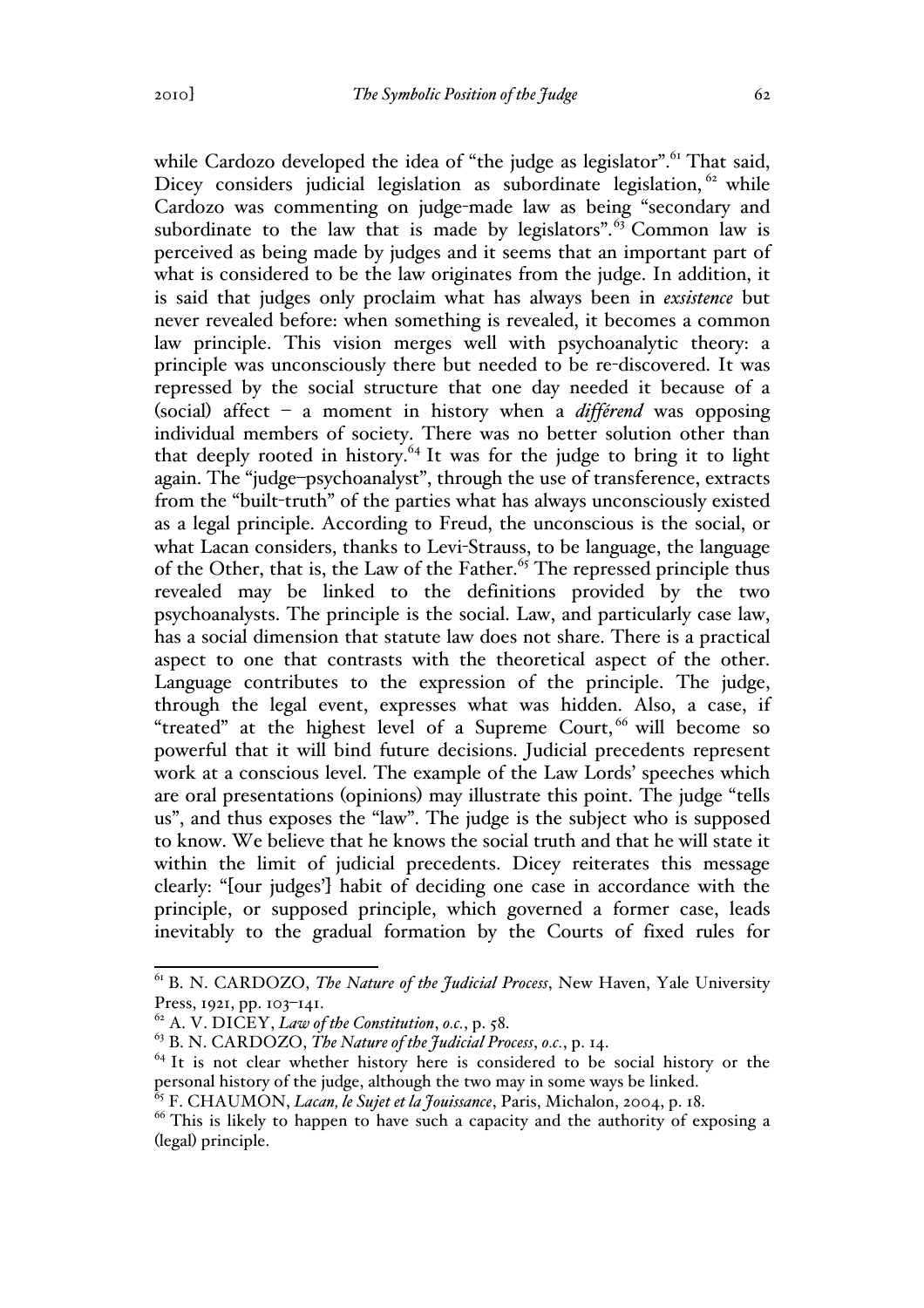decision, which are in effect laws".<sup>67</sup>

In civil law, parliaments and legislative chamber/s have the function of lawmaking bodies. The judge cannot change or even "touch" the mighty 'mythical' law. The French revolution formed the basis of this myth, this parole dépolitisée,<sup>68</sup> through article 6 of the Declaration of the Rights of Man and of Citizens of 1789: "law is the expression of the general will" that implements Rousseau's ideas. Although it may be argued that judges have always been involved in normative creation (particularly where statute is "silent", or in specialised areas like *droit administratif*<sup>69</sup>), the function of the judges as legal actors is to interpret the law. Judges are working on metalanguage, interpreting the double semiotic relation that creates the myth of the law.<sup>70</sup> It is a strong statement of Article  $\zeta$  of the French civil code, for example, that "Judges are forbidden to decide cases submitted to them by way of general and regulatory provisions". Judges in civil law are not in a symbolic position that can be considered as strong as that of their colleagues in common law. The rules they apply have been decided prior to their action and they can only respect them. The rules here are conscious, although nothing discourages any individual from feeling that, unconsciously, the lawmaker has to respect various principles in his legislative work. The most authoritative principle is probably article 4 of t he civil code that states, "A judge who refuses to give judgment on the pret ext of legislation being silent, obscure or insufficient, may be prosecuted fo r being guilty of a denial of justice". Judges are bound; they have no choice but to interpret. This may serve to emphasise the position of the judge in civil law. Then again, the judge here does not participate to the same extent or to the same level of totemisation as their common law counterpart. Also, the judge relies on another interpretative authority, positioned outside the totem of the civil law trial, namely the doctrine (which Samuel calls a strong corps of professors), constraining judges through a legal science they develop, which is influenced by logic and mathematics.<sup>71</sup> The judge in civil law interprets but never creates. He follows principles fixed by a State "super ego" that a member of the society may accept to live in or leave. The judge has to consider whether a

<sup>67</sup> A. V. DICEY, *Law of the Constitution*, *o.c.*, p. 58. <sup>68</sup> R. BARTHES, *Mythologies*, Paris, Seuil, 1957, p. 217.

<sup>69</sup> A. V. DICEY, *Law of the Constitution*, *o.c.*, pp. 378–380, p. 380: "It is true of this branch of French law as of the English constitution that it 'has not been made but has grown'".

<sup>70</sup> *Ibid.*, pp. 183–190.

 $7<sup>T</sup>$  Samuel considers that English judges were never constrained to a legal science, "thanks to the absence" of such a *corps of professors*: G. SAMUEL, "Epistemology and Comparative Law", in M. VAN HOECKE (ed.), *Epistemology and Methodology of Comparative Law*, Oxford, Hart, 2004, p. 72.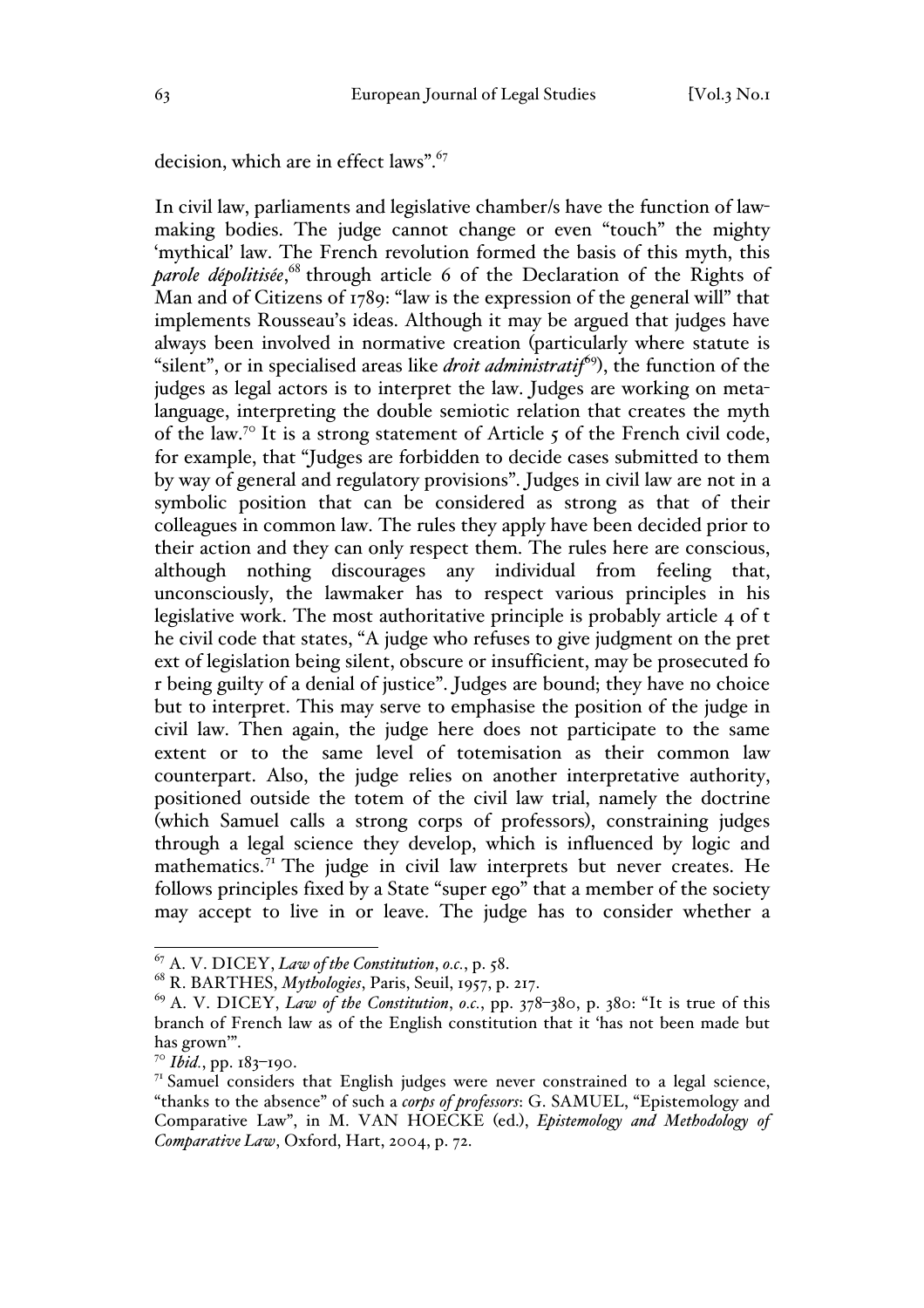member of this society has followed the rules, or whether they have put themselves in a position of guilt, while the State has institutionalised reparation of wrongdoing/s by outlaw/s.

## b. Appearance and protection

Appearance concerns the ceremonial aspect of the judiciary: the 'accessories' of the judge's uniform and the place where justice takes place. These factors are crucial to the symbolic positioning of the judge. In addition, appearance creates a distance that is, also, protected.

## *Appearance and the creation of distance*

The parties can see the physical reality of the judicial machinery before them. It operates on at least on two levels: the building's architecture and the uniform of the actors. According to Garapon, "the first act of justice is to delimit a place, to contain a space adequate to its happening", $7<sup>2</sup>$  while the uniform, costume, *robe* or gown, "hides a double body: the body of the person wearing it and the invisible body of the social".73 The decorum and the "dance" of the actors produce an impressive picture. But is the process of justice either good or beautiful? It is worth noting that what was important in establishing the Supreme Court in the UK was in fact the creation of an independent court, physically separate from the House of Lords, a place with its own building.<sup>74</sup> At every level, justice has to be seen to be done. The judge will judge in a place where he is identified as a symbolic figure, as the Father, as the face of the law.<sup>75</sup>

In both traditions, the judge in the space of the legal event has an elevated position designed to show power and demonstrate authority. In civil law the judge is physically the central point of reference. The actors, jury, accused and lawyers organize themselves around the judge in a triangle. In common law, the judge holds a central position but the actors are not organized around him. The judge does not appear as the central point of reference here. The jury is positioned to one side and lawyers directly address the jury. As Garapon notes, two axes of communication exist between the lawyers of both parties and the witnesses, and between the

 <sup>72</sup> A. GARAPON, *Bien juger, o.c.,* p. 23 : "[l]e premier geste de justice est de délimiter un lieu, de circonscrire un espace propice a son accomplissement".

<sup>73</sup> *Ibid.*, p. 83: "couvre un double corps: le corps propre du personnage qui le porte et le corps invisible du social".

<sup>74</sup> The Constitutional Reform Act 2005. See also Lord Falconer's comments: "[t]he location and the setting for the UK Supreme Court should be a reflection of its importance and its place at the apex of the justice system, and the heart of the constitution": Hansard 1 Mar 2006: Column WS29.

<sup>75</sup> J. LACAN, "Fonction et Champ de la Parole et du Langage", *o.c.*, p. 276.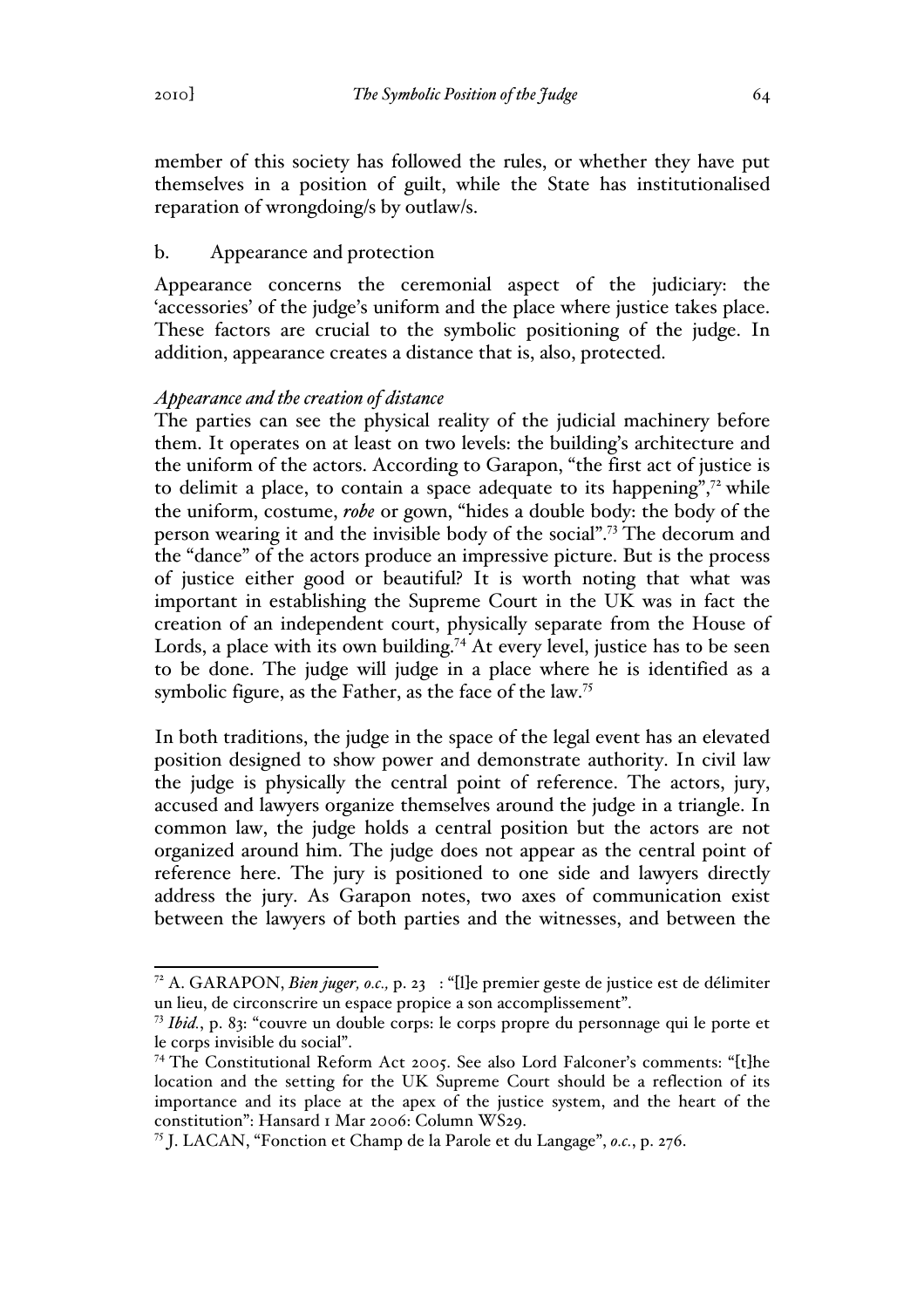lawyers and the jury.<sup>76</sup> In this respect, very little takes place via the judge, while in France, everything takes place via the judge. If we think about this idea together with the idea of the totem developed earlier, civil law judges (who have more power but "represent" less) do not position themselves as totems, while common law judges (who have less power but "represent" more), appear as totems. Let us remember that the totem is feared. It creates "obsessional prohibitions" that proscribe individuals to do certain things, starting by not touching, or looking at, the totem.<sup>77</sup> From physical contact to eye contact, the physical position of the judge in a courtroom does (or perhaps at least should) emphasise the difference between the totemic positions: the judge in common law is in a position that obliges the other actors of the legal event to avoid looking at him because he is the totem, and as such is taboo.

The symbolic in the building imposes the solemnity of the State, and its power, through authority, which is linked with the symbolic of the uniform of the judges. Coloured robes and wigs are key features of current court dress.<sup>78</sup> Wigs are particularly "viewed as a powerful symbol that represents the long history of the British justice system".79 Silk robes with large quantities of ermine, which were traditionally royal furs, worn on the robe of the first president of the French *Cour de cassation*, are also elements of "legal costume" that are similar to theatrical dress: "its function is to be seen".<sup>80</sup> As stated by Meltzer, "the apprehension of beauty contains in its very nature the apprehension of the possibility of its destruction".<sup>81</sup> This theatricality of justice contributes to the creation and the "entertainment" of a necessary distance between the legal actors in the legal event. It ultimately contributes to the authority of the judge–Father and emphasises the symbolic position of the judge. Indeed, "the costume of the ritual makes those who wear it representatives".<sup>82</sup> Representation, because of the distance it creates, accentuates the symbolic as having the capacity to represent. The costume of the judge is therefore a significant matter. The judge is the judge because he wears something that differentiates him from

 <sup>76</sup> A. GARAPON, *Bien juger*, *o.c.*, p. 153. See also his comment on American judges, pp. 149–174.

<sup>77</sup> S. FREUD, *Totem and Taboo*, *o.c.,* p. 27.

<sup>&</sup>lt;sup>78</sup> Public Perceptions of Working Court Dress in England and Wales, October 2002, 1/3 p. 4 <http://www.dca.gov.uk/consult/courtdress/orcreport.pdf> (last accessed 9 August 2008).<br><sup>79</sup> 4.4.1.p. 14. One comment was that "the wig signifies that justice is being done".

This needs to be compared to what is said in *In Re Pinochet*.<br><sup>80</sup> A. GARAPON, *Bien juger*, *o.c.*, p. 72 : "sa fonction est d'être vu".

<sup>81</sup> D. MELTZER, "The Apprehension of Beauty" in *The Apprehension of Beauty*, Strath Tay, Clunie Press, 1988, p. 6.

<sup>82</sup> A. GARAPON, *Bien juger*, *o.c.*, p. 94 :"[l]e costume rituel fait de ceux qui le portent des représentants".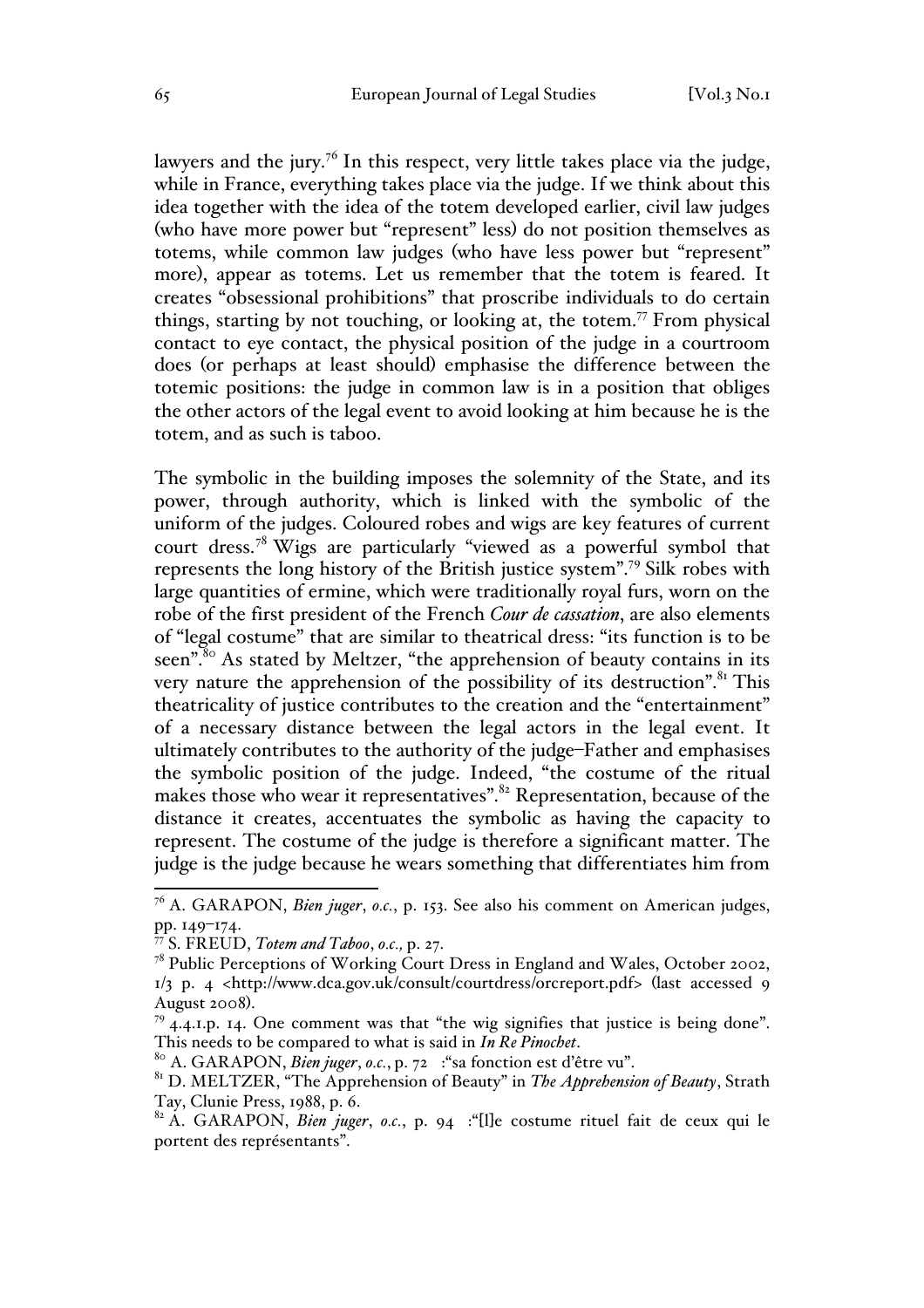the others. The uniform allows the judge to be identified as a judge and to identify himself as a judge. It functions through the legal event as a temporary show of superiority of the social over the individual.

If we go back to a comparison of traditions, it could be said that in common law, the relationship between the architecture and the dress code and, as a consequence, the symbolic role of the judge, integrates the idea that the judge is the figure that symbolises the existence of the social structure. This can be seen in the light of the notion of ego ideal. In civil law, the judge is not seen as independent. It seems that the switch from the king to the judge as the source of justice after the French Revolution made the judge an element of the super-ego that became the "new" State. In both situations, the parties can, in an unconscious way, know that the judge is there to correct, cure and rectify matters. The judge has an "orthopaedic" function because he symbolises what needs to be. $83$ 

## *Protection against the failure of appearance*

One may consider aggression committed against judges and whether or not this relates to the presence or absence of a specific apparatus, both ceremonial and uniform. The example of the stabbing of a judge in Metz on 5 June 2007, in the North East of France will illustrate this point. The judge was serving in his office and was wearing a normal suit. A judge not wearing robes does not represent society in the same way as one wearing them does. One could argue that such a judge does not represent at all: there is a lack of distance, no symbolic, no authority. The totem is not protected by the horror of parricide. As mentioned by Lucien, who collected significant statistics on this matter, attacks against judges in courts constitute the negation of the symbolic of the judge. $84$  In order to promote the symbolic position of the judge, a special instrument is in place, which affords them a measure of "extra protection".<sup>85</sup> In the UK, the 'instrument' of contempt of court matches the French Criminal Code provisions on offences against the authority of justice (S. III). The type of contempt most relevant to the idea of the totem (through the visual taboo) is that concerning the taking of photographs, or making or attempting to

 $83$  In common law, parties in an egoist dialogue create a monolithic dogmatic truth with their council, which they will expose to the judge. The judge will declare the "best truth", after the confrontation of the monologues in a dialectical fashion. In civil law, the judge is there to create the truth in correlation with the "super ego" state.

<sup>84</sup> A. LUCIEN, *Médiation et modernité, Approche communicationnelle de l'institution judiciaire*, USTV, Thesis, 2007, esp. p. 241.

 $85$  M. K. ADDO, "Are Judges beyond Criticism under Article 10 of the European Convention on Human Rights?", *ICLQ*, 1998, Vol. 47, No. 2, pp. 425–438, esp. at p. 429.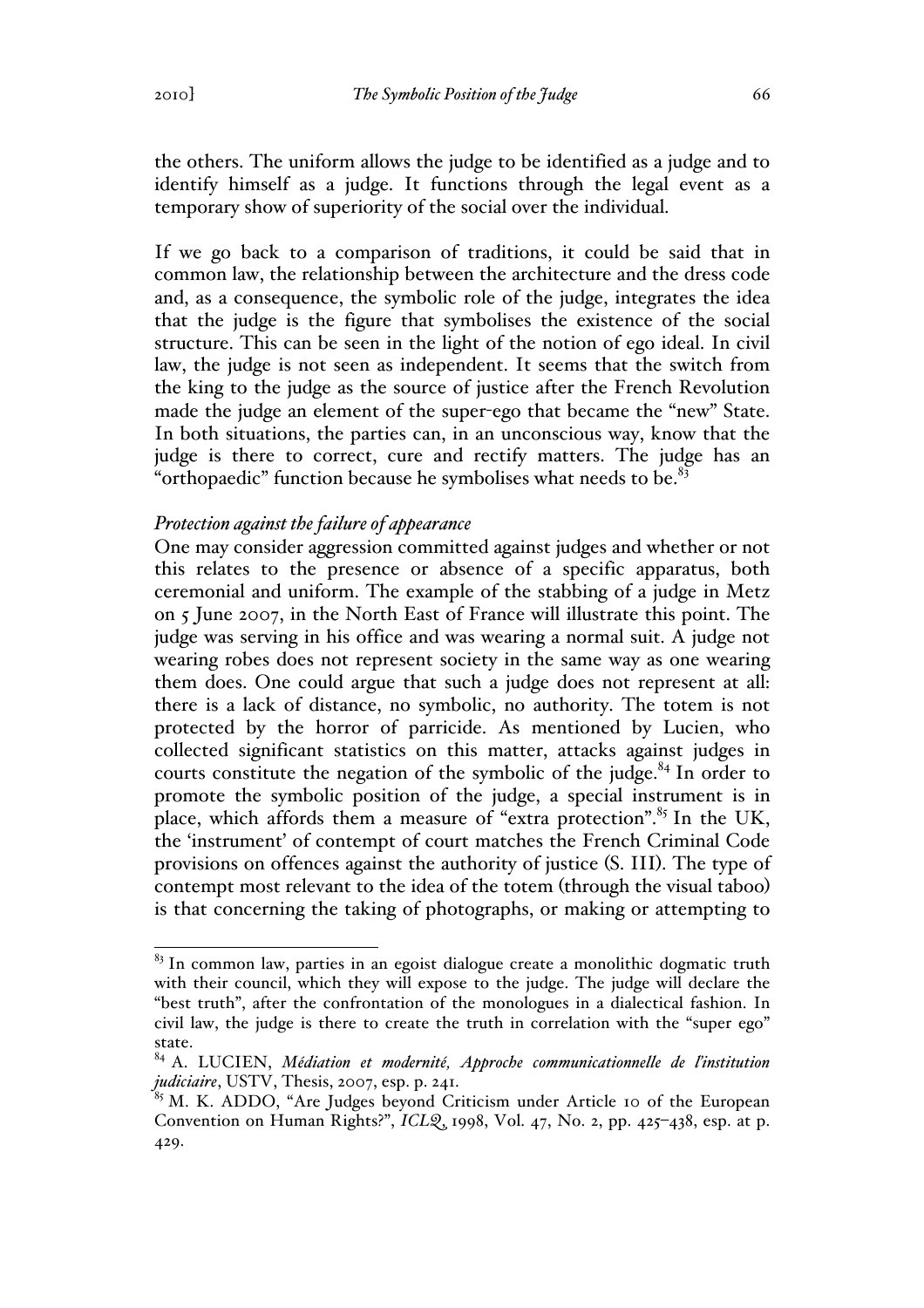make any portrait or sketch of a justice or a witness in, or a party to, any proceedings before the court, either in the courtroom or its precincts (Section 41, Criminal Justice Act 1925).<sup>86</sup> The most serious offences are the *outrages à magistrate* as stated in article  $434-24$  of the code. <sup>87</sup> Here, criticisms of the judiciary are considered to be against the symbolic position of the judge. In addition, article 434–25 highlights the function of this "extra protection". Everything "liable to undermine the authority of justice or its independence" has to be fought against. These are reminders of what lies behind the figure of the judge – "power", authority, society.

# c. Judging "in the name of"

Justice may be seen to be done in the name of (*au nom de*) the sovereign, the people or the monarch.<sup>88</sup> This is a strong reference to the paternal figure of the judge, at the level of the symbolic Father, where the name of the father–Father (*nom-du-père*) becomes the severe father–Father (*père severe*). Indeed, for Lacan, "It is in the *name of the father* that we have to find the help of the symbolic function that, since the beginning of history, identifies his person to the face of the law".<sup>89</sup> Legendre develops this point by looking at the law of reason and the law of the father, explaining that it is two sides of the same notion, a fundamental reference to the fundamental great narrative "to select, to distinguish, to separate".<sup>90</sup> *In the* 

86

http://www.opsi.gov.uk/RevisedStatutes/Acts/ukpga/1925/cukpga\_19250086\_en\_3#pt3<br>-l1g31. Last accessed 7 July 2010.

 $\frac{87}{2}$  Article 434–24 considers abuse by means of words, gestures or threats, written documents or pictures of any type not publicly available, or the sending of any article to a judge or prosecutor, a juror or any other member of a court acting in the course of, or on the occasion of, the discharge of his office, and liable to undermine his dignity or the respect owed to the office which he holds. Article 434–25 takes into account the attempt to publicly discredit a court's act or decision by actions, words, documents or pictures of any type, in circumstances liable to undermine the authority of justice or its independence.

<sup>&</sup>lt;sup>88</sup> I will not discuss here the legitimacy of one over the other. The issue is that of identification as it is created by the "in the name of". As noted by Richard, the Italian Constitution refers in article 101, para.1 to justice done in the name of the people, to highlight popular sovereignty; while previously, justice was rendered in the name of the King: P. RICHARD, *Introduction au Droit Italien*, *o.c.,* n96, p. 120. In France, justice was considered to be the monopoly of the monarch (sovereign) and was done in his name. When sovereignty "moved" to the (sovereign) people, justice was done in the name of the new sovereign. There is always the need for justice to be done in the name of the sovereign.

<sup>89</sup> J. LACAN, "Fonction et Champ de la Parole et du Langage", *o.c.*, p. 276 : "C'est dans le nom du père qu'il nous faut reconnaître le support de la fonction symbolique qui, depuis l'orée des temps historiques, identifie sa personne á la figure de la loi".

<sup>&</sup>lt;sup>90</sup> P. LEGENDRE, *Le Crime du Caporal Lortie*, *o.c.*, p. 153 : "faire le trie, distinguer, séparer".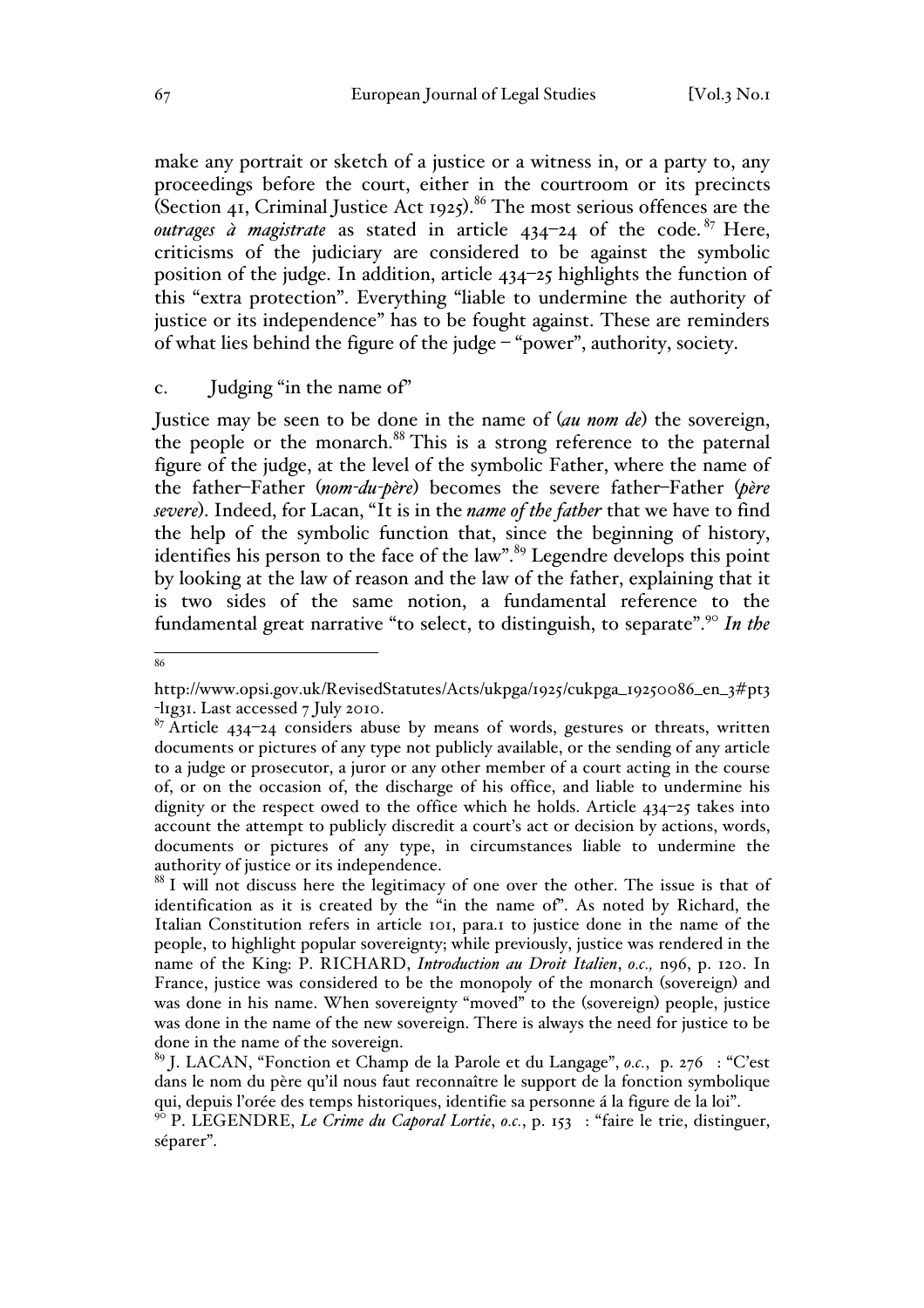*name of* therefore refers to the big Other, the place of the signifier, the place of language, where the subject "receives" his own message inverted.<sup>91</sup> This takes place within the symbolic order, location of the big Other.<sup>92</sup> In *the name of* is in fact the operation by which we are asking a third party to be the reference, the authority, the Law. This is something that the child does, when positioned in front of a mirror. The child will look towards the person that carries him, "the move of the child in front of the mirror, turning towards who carries him, looking towards the witness for the recognition of the image".<sup>93</sup> In fact, "it is enough to understand the mirror stage *as an identification*", that is, according to Lacan, a transformation within the subject occurs, when he assumes his image after the intervention of the Father.<sup>94</sup> The judge is, for the parties, in a position of identification with the ego ideal, the (ideal) model. In civil law, this identification takes place at a conscious level. In common law, the idea is that judgements of lower courts are implicitly made "in the name of", while higher courts are "merely" committees of the legislature, and therefore acting "in the name of".<sup>95</sup> This brings us back to the consideration of language and also to some consideration of how legal traditions relate to a broader level of oral and written traditions.

## 3. *The civilisation of the oral tradition and the civilisation of the written tradition*

Whether a country employs spoken or written words, the way in which judicial matter is expressed refers to that country's traditions. The northern part of Europe, with its customary laws, deals with oral transmissions of knowledge, "through the accumulation of precedent", giving birth to "a body of common experience" through memory.<sup>96</sup> In the south, the civil law tradition, rooted in chthonic and talmudic traditions,

 <sup>91</sup> See also the opinion of S. ZIZEK, "The Big Other Doesn't Exist", *Journal of European Psychoanalysis*, 1997.

<sup>92</sup> S. ZIZEK, *How to Read Lacan*, *o.c.*, p. 9.

<sup>93</sup> J. LACAN, "Remarque Sur le Rapport de Daniel Lagache" in *Ecrits 2*, Paris, Seuil, 1999, pp. 155–156: "le geste par quoi l'enfant au miroir, se retournant vers celui qui le porte, en appelle du regard au témoin (…) la reconnaissance de l'image".

<sup>94</sup> J. LACAN, "Le Stade du Miroir Comme Formateur de la Fonction du Je", in *Ecrit 1*, Paris: Seuil, 1999, pp. 92–100, p. 93: "[i]l … suffit de comprendre le stade du miroir comme une identification".

<sup>&</sup>lt;sup>95</sup> Indeed, the HL as appellate committee is similar to the French or Italian constitutional court. Then again, the creation of the new UK Supreme Court may modify this symbolic.

<sup>&</sup>lt;sup>96</sup> P. GLENN, *Legal Traditions of the World*, 3<sup>rd</sup> ed., Oxford University Press, 2007, p. 125. According to Glenn, there is a written Torah and an oral Torah that has become written, pp. 238–239.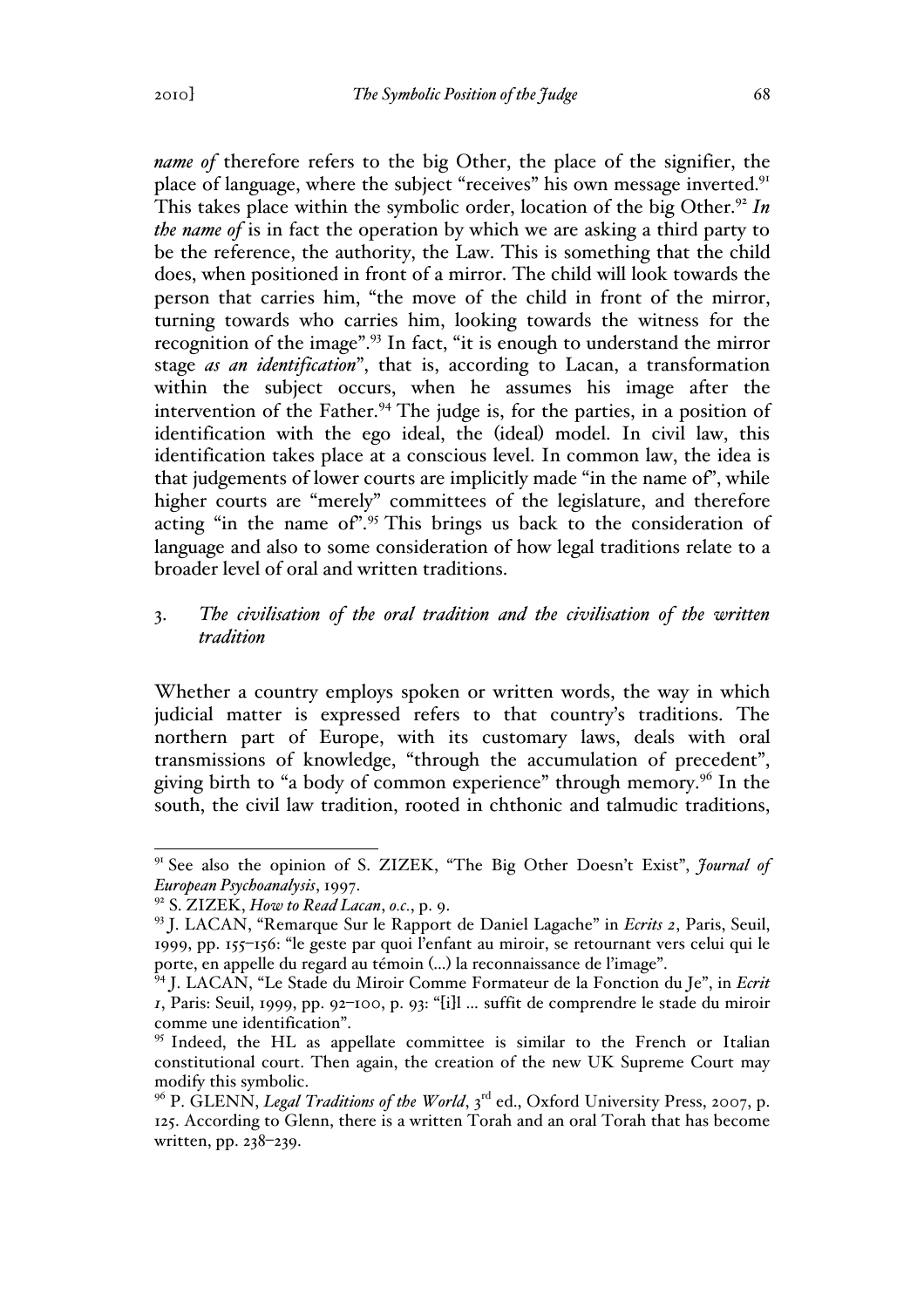in Glenn's terms, goes even further back in terms of its 'written roots' than the Roman Empire, which developed a written legal tradition symbolised by the development of the *codex*, or codification.<sup>97</sup> The consequences are multiple and revolve around the idea of secrecy and transparency.

First, let us consider the differences between inquisitorial and accusatorial (or adversarial) systems. According to Guarnieri and Pederzoli, "[w]hile common law adversarial systems are led by lawyers, continental systems are invariably led by the judge".<sup>98</sup> In common law, accusatorial or adversarial mechanisms are characterised by a logic whereby "each side is responsible for putting their own case".99 In civil law, inquisitorial mechanisms need a special actor to conduct the legal event – the *magistrat instructeur*, the *juge d'instruction*, the investigating judge. As indicated under article 49 of the French criminal procedure code, "The investigating judge is in charge of judicial investigations". He is therefore the only person who, under article 81 of this code "undertakes in accordance with the law any investigative step he deems useful for the discovery of the truth. He seeks out evidence of innocence as well as guilt". Moreover, it is down to the investigating judge to decide whether or not an offence occurred, and whether or not there will be a *procès*. <sup>100</sup> In fact, the start of the legal event depends upon the investigating judge. If he accepts the need to initiate the *procès*, he will conduct the investigation. The investigating judge acts as the facilitator of the truth-process mentioned earlier, which Badiou refers to. He appears as a guarantor of independence (it is supposed that there should be no pressure from one party on another because of the presence of the investigating judge in terms of the conduct of investigations) and as a guarantor of the rule of law (as specified in article 81 of the criminal procedure code "in accordance with the law"). Then again, one may comment on the inquisitorial characteristics of the procedure itself. The truth is constructed by an "inquisitor-made-judge" (or a judge-made inquisitor), and the function has been widely criticised.<sup>101</sup> It is well known

 <sup>97</sup> *Ibid.*, *Legal Traditions of the World*, p. 125.

<sup>98</sup> C. GUARNIERI AND P. PEDERZOLI, *The Power of Judges*, *o.c.*, p. 129.

<sup>&</sup>lt;sup>99</sup> C. ELIOT and F. QUINN, *English Legal System*, 7<sup>th</sup> ed., London, Pearson, 2006, p. 361.

<sup>100</sup> Article 85: "Any person claiming to have suffered harm from a felony or misdemeanour may petition to become a civil party by filing a complaint with the competent investigating judge". Article 86, para 1: "The investigating judge orders the complaint to be sent to the district prosecutor in order that this prosecutor may draft his submissions". 101 The institution of *juge d'instruction* is currently under threat. President Sarkozy has

announced that he is considering changing it to a *juge de l'instruction*, a function that could be non-independent: M. Sarkozy Envisage de Supprimer le Juge d'Instruction, Le Monde, 6 February 2009. http://www.lemonde.fr/politique/article/2009/01/06/msarkozy-envisage-de-supprimer-le-juge-d-instruction\_1138259\_823448.html. Last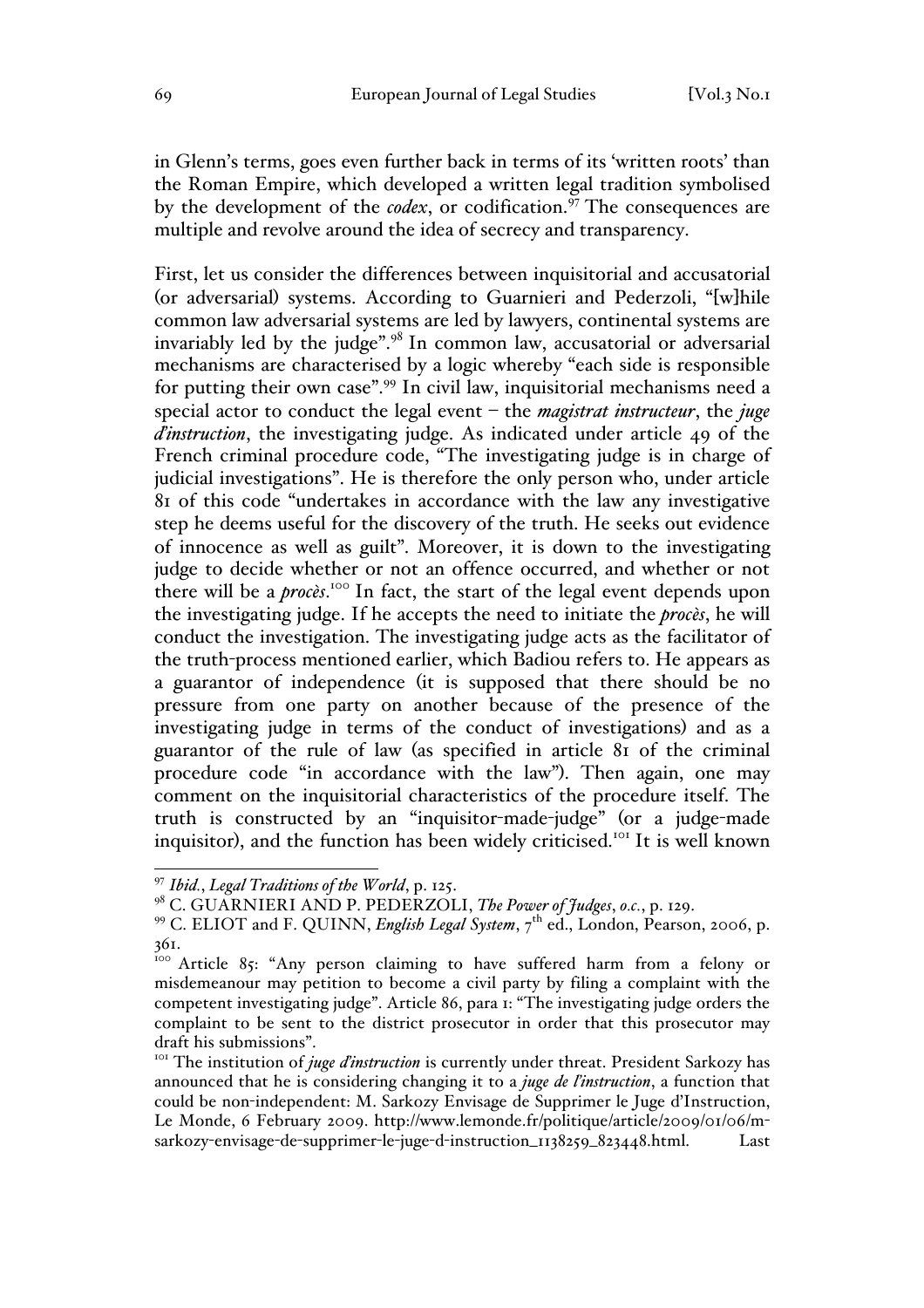that in common law, under the accusatorial (or adversarial) system, parties and advocates build and reveal a partisan truth (via an internal dialogue that takes place during the "opinion") that becomes the judicial truth, or a "justice-reality". In civil law, parties do not have access to this possibility. The function of the judge may be, as mentioned above, to create or expose the law, to confirm or "tell" the truth, or at least to define what is the truth. In common law, the role of the judge is, from his symbolic position, power and authority, to determine which truth, as exposed by the parties, will become the reality-justice. In civil law, the judge has to create the truth and expose it to the parties in accordance with the mono-totemic structure. In addition, the trial is, in common law, a verbal (or at least partverbal) exchange between parties, while the *procès*, in civil law, is a written (or at least part-written) exercise. The role of the judge is therefore very different:

The role of the judges in the adversarial system is in several ways more passive than that of the judge in the inquisitorial systems, where in the former the judge acts as an important observer and final arbiter, and in the latter the judge acts as a more active seeker of truth and elicitor of information.<sup>102</sup>

Fundamentally, what separates the two legal traditions are supposedly the mechanisms of resolution, as they relate to oral and written traditions. The trial differs from the *procès* primarily because of the process itself of conducting the legal mechanics of exchange. The point of reference, here, is the social structure. The accusatorial or inquisitorial system is defined by how society wants the operation to be conducted. In common law, society seems concerned the mechanism providing the actions and the 'freedom' given to the parties. In civil law, society conducts the operation with something akin to inquisition, by restricting the freedom of the parties. It is interesting to note that in most European countries, France included, "the entire criminal procedure, up to sentencing, remain[s] secret".<sup>103</sup> That

<sup>103</sup> M. FOUCAULT, *Surveiller et Punir*, *o.c.*, p. 44: "En France, comme dans la plus part des pays européens [in civil law major system] (my emphasis) – a l'exception de l'Angleterre - toute la procédure criminelle, jusqu'a la sentence, demeurait secrète".

accessed 25 Feb. 2009. See also the report on the malfunctioning of the investigation in the d'Outreau case, "Rapport de la Commission d'Enquête Chargée de Rechercher les Causes des Dysfonctionnements de la Justice dans l'Affaire dite d'Outreau et de Formuler des Propositions pour Eviter leur Renouvellement" <http://www.assemblee-nationale.fr/12/rap-enq/r3125-t1.asp#P871\_183359>, 6 June 2006. Last accessed 9 August 2008. Germany and Italy have, for instance, transferred the powers granted to their investigating magistrate to the public prosecutor in order to avoid potential conflict between the functions of investigator and judge.<br><sup>102</sup> P. J. VAN KOPPEN and S. PENROD, *Adversarial Versus Inquisitorial Justice:* 

*Psychological Perspectives on Criminal Justice Systems*, Berlin, Springer, 2003, p. 184.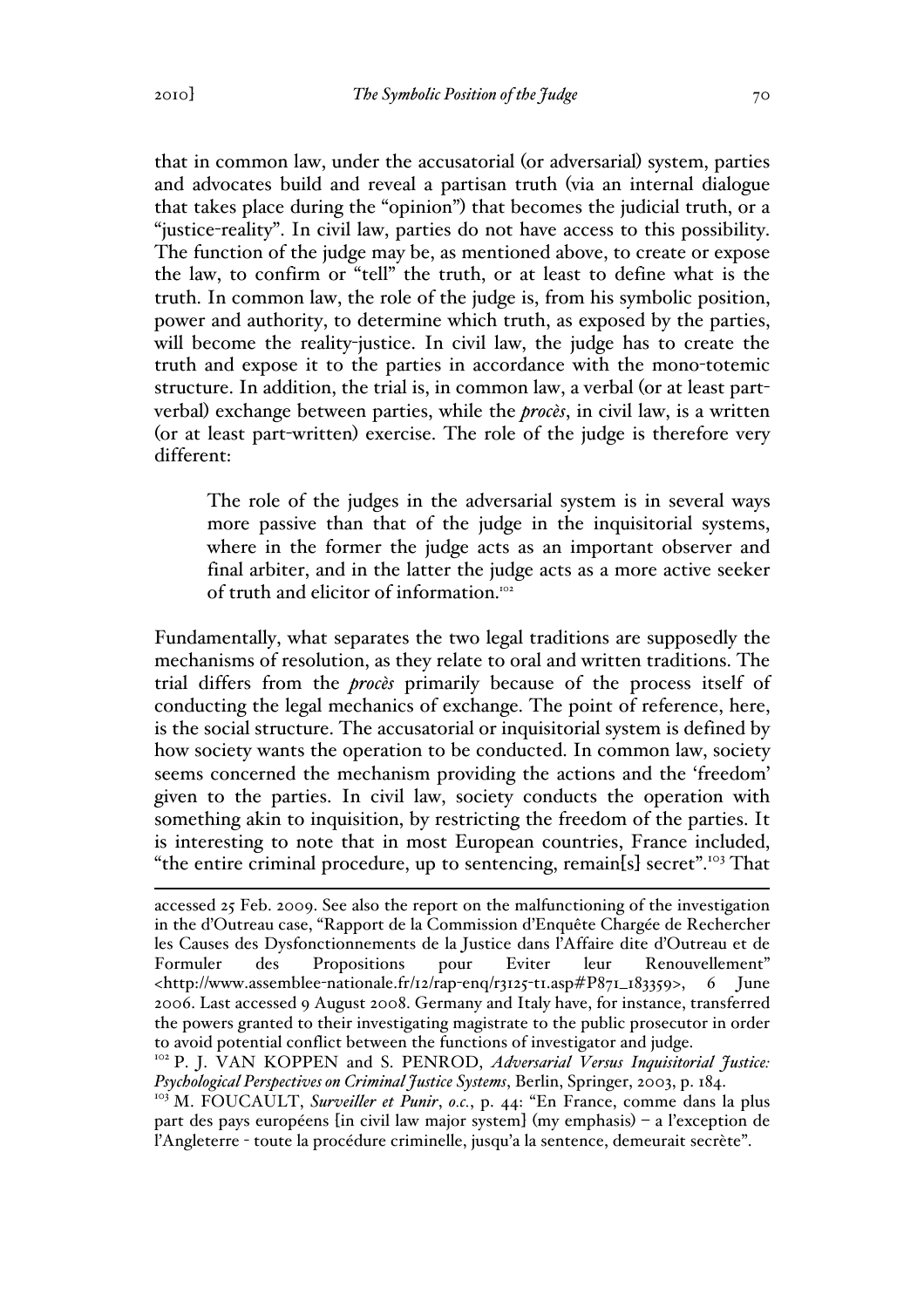said, there is one major exception in the case of England, which highlights two major points. Firstly, in civil law, where the organisation of the legal event is inquisitorial, the procedure is carried out in secret. It will condition and be conditioned through the use of writing, because "the form of the procedure, [is] written and secret".<sup>104</sup> Indeed, article 11 of the French criminal procedure code states, "Except where the law provides otherwise and subject to the defendant's rights, the enquiry and investigation proceedings are secret". That is to say, it is secretive towards and from the public, to avoid disorder in and from the masses or the people, and secretive towards and from the accused, who has no information about what is happening until sentencing.<sup>105</sup> Prior to the French Revolution, establishing the truth was a royal prerogative and the King of France was the exclusive source of justice. After the Revolution, only judges had the exclusive right to establish the truth. The judge, during the "inquisition", the questioning, is assigned all power to "discover" (the truth). The truth dresses in the clothing of the King (and somehow of the State): it is sacred. According to Foucault's accounts of the process in France, "the investigation [is] an authoritarian research of a recorded and attested truth", whereby "the sovereign power assume[es] the right to establish the truth via a number of precise techniques",<sup>106</sup> which were imposed by the King. The process "was imposed on the old accusatory justice, but by a process coming from the top".<sup>107</sup> In civil law, the judge makes all the decisions from beginning to end. It is never a dialogue but rather an intense monologue built on questioning the parties. In common law*,* the judge does not interrogate or question the parties but leaves this to the advocates: he must appear as a neutral operator, a *referee*,<sup>108</sup> or an analyst.109 The parties are in fact opposed in a dialectic relationship. They expose their ideas in a confrontational relationship. One party will expose its own truth, then the other will do the same. Because the parties do not share the same language, $110$  they can only access a level of dialogue with

<sup>&</sup>lt;sup>104</sup> *Ibid.*, p. 45: "La forme secrète et écrite de la procédure".

<sup>105</sup> *Ibid.*, p. 44.

<sup>&</sup>lt;sup>106</sup> *Ibid.*, p. 262: "[l]'enquête comme recherche autoritaire d'une vérité constatée ou attestée", "le pouvoir souverain s'arrogeant le droit d'établir le vrai par un certain nombre de techniques réglées".

<sup>&</sup>lt;sup>107</sup> Ibid., p. 263: "s'est imposée à la vieille justice accusatoire, mais par un processus venu d'en haut".

<sup>&</sup>lt;sup>108</sup> C. J. SPINOSI, "Comment Juge le Juge Anglais?" in *Droits, la fonction de juger*, Paris, PUF, 1989, p. 57.

<sup>&</sup>lt;sup>109</sup> Or retiring, disappearing, like the narrator of the stolen letter, *la lettre volée* (l'exclusion neutralisante du narrateur) : R. MAJOR, *Lacan avec Derrida*, Paris, Flammarion, 2001, p. 54.

<sup>&</sup>lt;sup>110</sup> This does apply to lawyers because they speak the same legal language.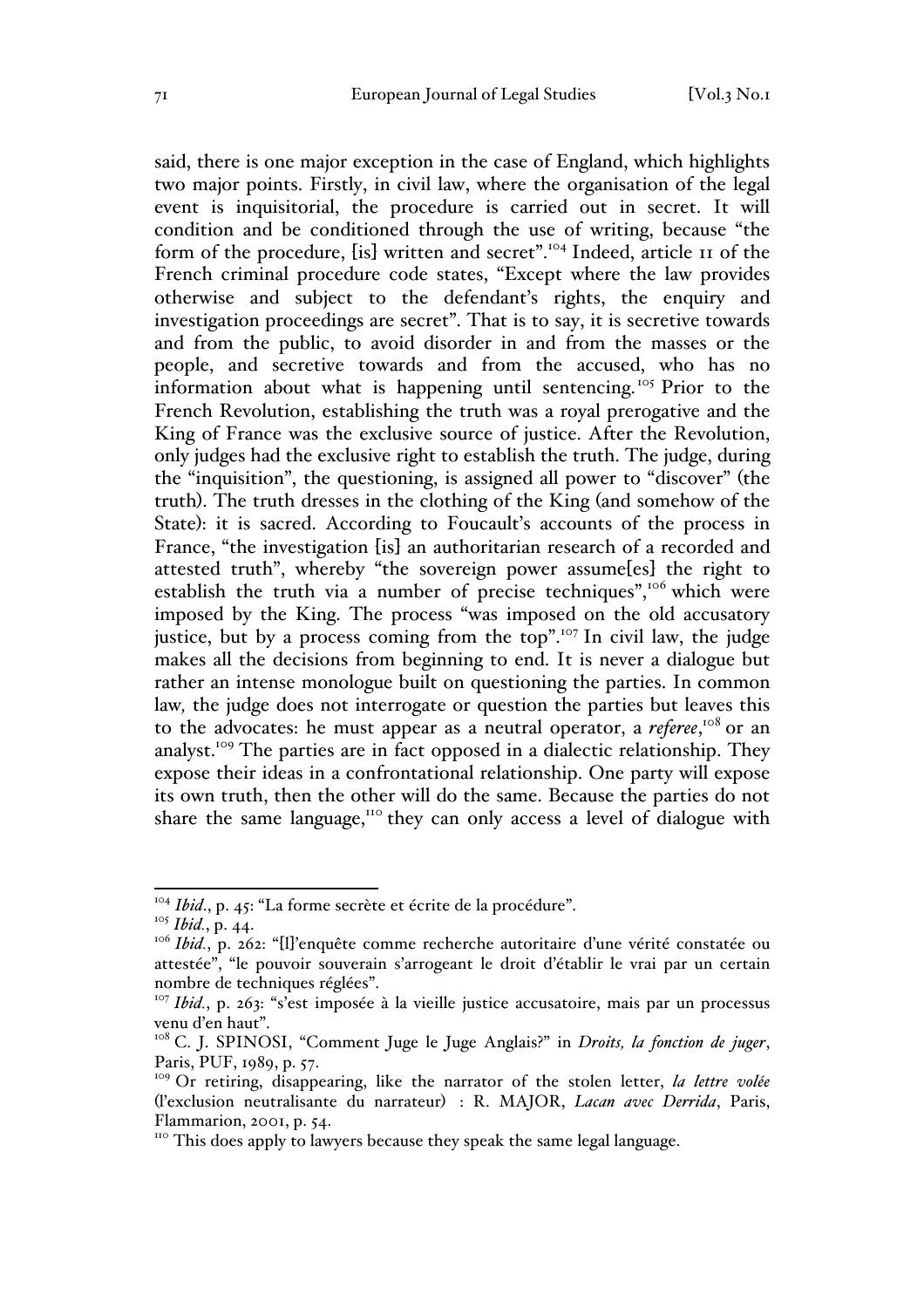their lawyers. They are in a stage of what Derrida terms 'negotiation',<sup>111</sup> which results in a dialogue among the parties that is transformed into a partisan monologue, dialectically opposed, leaving a symbolic place for a Father–judge who, in psychoanalytic terms, represents. The judge is clearly in a symbolic position; he is the Law, showing the solemnity of the power of justice by his authority. Secondly, in common law tradition, where the organization of the legal event is accusatorial, the procedure is open and verbal. Here, we are in a dialectic relationship between two parties, in the middle of a confrontational, or oppositional, relationship. Parties expose their views. The (monologue) truth A is exposed by a legal team and so is the (monologue) truth B. From these monologues, and because the aim is to find which one is going to win, the relationship becomes dialectical. The judge appears here as an arbiter. He is in a position of neutrality and does not interfere. He observes and watches. He is simultaneously present and absent.<sup>112</sup> The judge "represents" and as a symbolic actor will show, within a specific ceremonial ritual, how solemn is the force of justice, in the name of the Monarch (Her Majesty's Court Service).<sup>113</sup>

After demonstrating here the many differences between judges in common and civil law, I would like to analyse some of developments that tend to soften these differences, which may be perceived as diminishing them.

<sup>&</sup>lt;sup>111</sup> J. DERRIDA and P. J. LABOUSSIERE, Alterités, Paris, Osiris, 1986, p. 85. Negotiation may be transferred in legal terms to an "a-trial" situation that does not exist in civil law. ADR, for example, or pre-trial action, contemplates a resolution of the *différend* before entering the trial totem. See also the comments of Lord Phillips on his first case: "That was my first lesson in the merits of alternative dispute resolution. It avoids the trauma of court proceedings. If, like my client, you are not prepared to undergo that trauma at any price, then there is no alternative to alternative dispute resolution, and in the first thirty years of my life in the law, the only form of ADR was negotiation. Any sensible person who finds himself party to a dispute will wish to resolve it, if possible, by negotiation. Over 90% of actions that are commenced in England end in a negotiated settlement before trial": speech by Lord Phillips of Worth Matravers, Chief Justice of England and Wales, "Alternative Dispute Resolution: An English Viewpoint", India 29 Mars 2008. www.judiciary.gov.uk/docs/speeches/lcj\_adr\_india\_290308.pdf. Last accessed 30 June 2009.

<sup>&</sup>lt;sup>112</sup> Perhaps this can be put into perspective with the essay of S. FREUD, "Beyond the Pleasure Principle"

*SE 18*, pp. 14–15, as explained by Lacan in J. Lacan, "Fonction et Champ de la Parole et du Langage", *o.c.*, p. 317. The little boy, a nephew of Freud, plays with a ball while his mother is away. The presence and absence of the object develops into another level, through language. It moves to the symbolic. See also J. DERRIDA, *La voix et le Phénomène*, *o.c.*, p. 9 : "le langage est bien le médium de ce jeu de la présence et de l'absence".

<sup>&</sup>lt;sup>113</sup> Indeed, The Crown has been responsible for the judiciary apparatus for 900 years.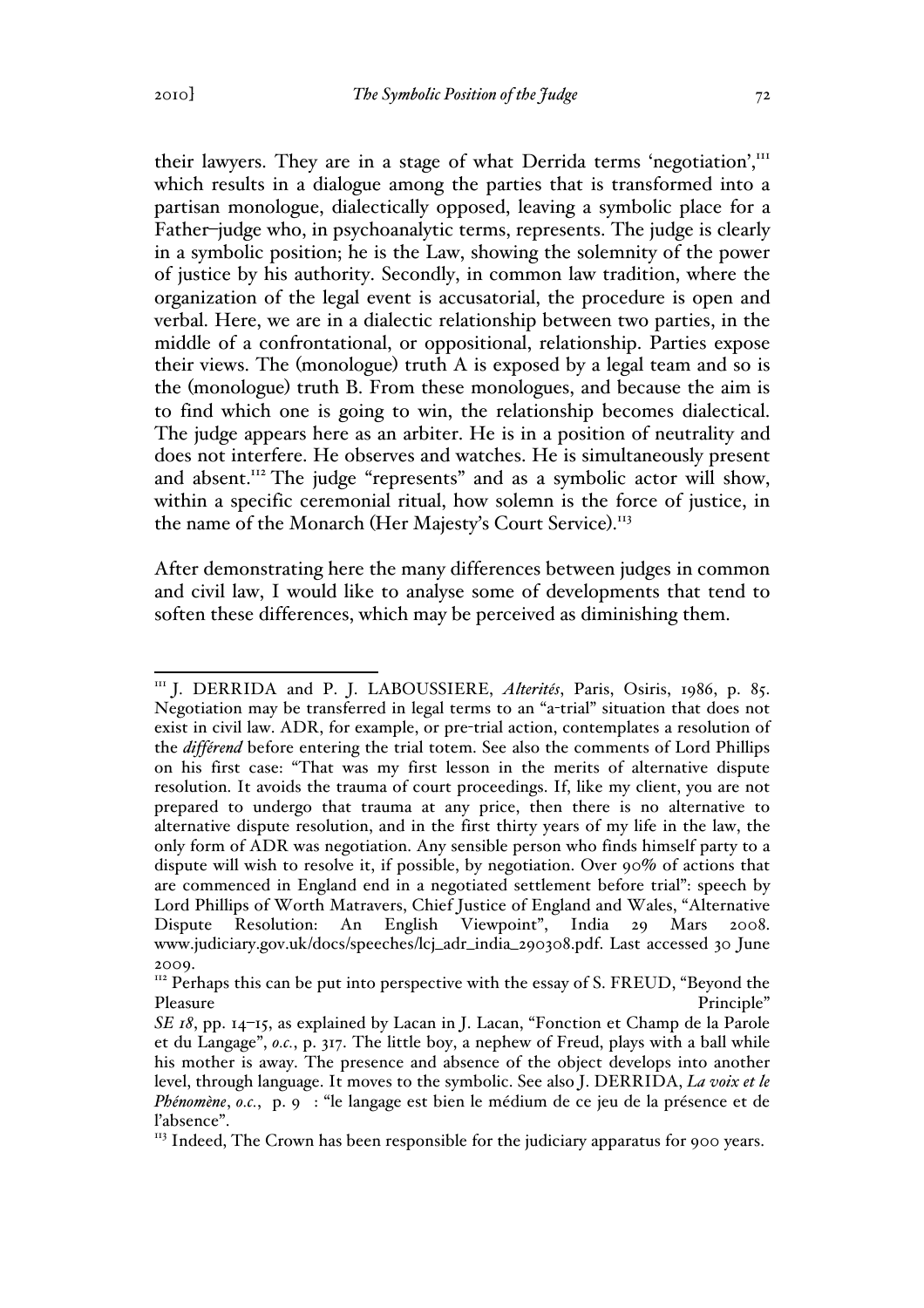### VII. A DICHOTOMY SOFTENING?

For Levinas, "[the philosophy of Hitlerism] questions the very principles of civilization".114 After the Second World War, the idea was to build bridges between the countries that fought not only between 1939 and 1945, but also during the preceding centuries. Many developments arose from this and throughout Europe the transnationalisation of principles took place through the European Convention of Human Rights and Fundamental Freedoms (therefore, as Levinas put it, there was a "folding back" towards civilisation). <sup>115</sup> It could be said that the ECHR is linked to what Levinas describes as "the spirit of freedom" or "a conception of human destiny",<sup>116</sup> and what Badiou considers to be an "immense 'return to Kant",<sup>117</sup> with a presupposition that "'Human rights' are rights to non-evil". <sup>118</sup> The preamble of the ECHR presents us with the idea that governments in Europe are like minded, sharing both a common heritage and the Rights of the Universal Declaration. These can be considered as an illustration of the move towards "non-evil":

the Governments of European countries which are like-minded and *have a common heritage* (my emphasis) of political traditions, ideals, freedom and the rule of law [are] to take the first steps for the collective enforcement of certain of the Rights stated in the Universal Declaration.

This move has been widely acknowledged. The two countries I have used in this article, the UK and France, were the founders of the Council of Europe and instrumental in the formation of the ECHR. Hope for a community created by both legal traditions was therefore voiced in the 1950s. Although the notion of "non-evil" is present throughout the convention, rights like those protected by article 6 are of importance for the legal event. It specifies that "everyone is entitled to a fair and public hearing within a reasonable time by an independent and impartial tribunal established by law". The transnational prescription developed a transnational implementation, which has the effect of abolishing the distance between the legal traditions described in this article. This transnational "tool" has been reacted against – almost resisted –by individual nations: there were, for instance, 24 years between signature and

<sup>&</sup>lt;sup>114</sup> E. LEVINAS, "Reflections on the Philosophy of Hitlerism", *Critical Enquiry*, 1990, Vol. 17, at p. 64.

<sup>&</sup>lt;sup>115</sup> Herein after referred to as ECHR.<br><sup>116</sup> E. LEVINAS, "Reflections on the Philosophy of Hitlerism", *o.c.* 

<sup>&</sup>lt;sup>117</sup> A. BADIOU, "The Problem of Evil", *o.c.*, p. 8. The return to Kant while Lacan proclaims the return to Freud (Lakant?). <sup>118</sup> *Ibid.*, p. 9.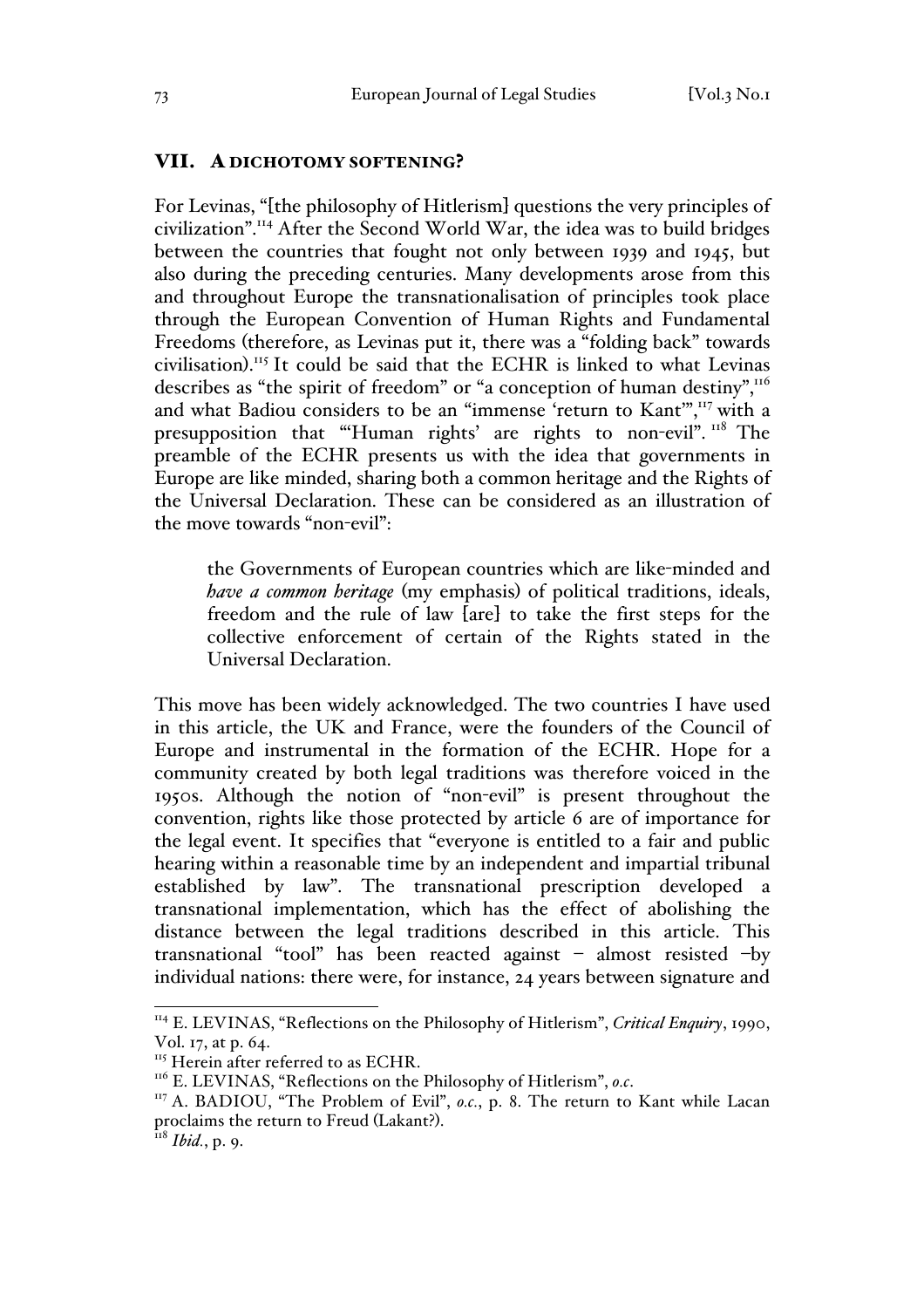ratification in France, and while the UK ratified it 3 years after the signature, it was necessary to wait the end of the twentieth century to have it fully operational.<sup>119</sup> Even recently, concerning the incorporation of the ECHR in the UK through the Human Rights Act 1998,<sup>120</sup> Sir Carnwath, as Chairman of the Law Commission, expressed his regret as a public lawyer not to have been able to use the terms of the ECHR. He stated that the HRA should have been passed when the right of individual petition was accepted in 1965–1966. He commented that if not only the right to individual petition but the entire Convention had been passed earlier, "English judges and lawyers would have been able to influence much more directly the development of Convention law in Strasbourg".<sup>121</sup> This statement implied that while initiating the ECHR, the UK had departed from it, somehow, until 1998/2000. Despite the shared values of the two legal traditions, then, the systems were characterised by many differences. What was meant in the preamble was a prescriptive will. There was either an equilibrium point between the two traditions to be found, or a more "violent" idea or belief that one tradition would give way to elements of the other.

For example, the creation of a *jus commune* associated with general principles of law pushed French scholars to recognise, while writing about the ECHR, that "with such interpretation methods, we are far from the traditional French legal reasoning; that is a pragmatic Anglo-Saxon demarche that we need to become familiarised with".<sup>122</sup> Scholars and practitioners in both traditions seem to recognise the ECHR as something valuable and important but, at the same time, as something that changes their way of thinking and operating, to the extent that in each tradition there is fear of a loss of influence. In Garapon and Allard's terms, in Europe, the two legal traditions were mixed in the "laboratories" constituted by the ECHR. They see this as a direct result of the general globalisation process. Their conclusion is that it appears to favour

119

http://conventions.coe.int/Treaty/Commun/ChercheSig.asp?NT=005&CM=8&DF=& CL=ENG. Last accessed 15 July 2010.

<sup>&</sup>lt;sup>120</sup> http://www.opsi.gov.uk/acts/acts1998/ukpga\_19980042\_en\_1. Last accessed 15 July 2010. Hereinafter referred to as HRA 1998. <sup>121</sup> R. CARNWATH, (Sir), "ECHR Remedies from a Common Law Perspective",

*ICLQ, 2000, Vol. 49, No. 3, at p.527.*<br><sup>122</sup> S. GUINCHARD, M. BRANDAC, X. LAGARDE, and M. DOUCHY, *Droit* 

*Processuel, Droit Commun du Procès*, Paris: Dalloz, 2001, p. 95 : "[a]vec de telles méthodes d'interprétation on est loin du raisonnement juridique traditionnel français", because "[c]'est une démarche pragmatique, anglo-saxonne … a laquelle nous devons nous habituer".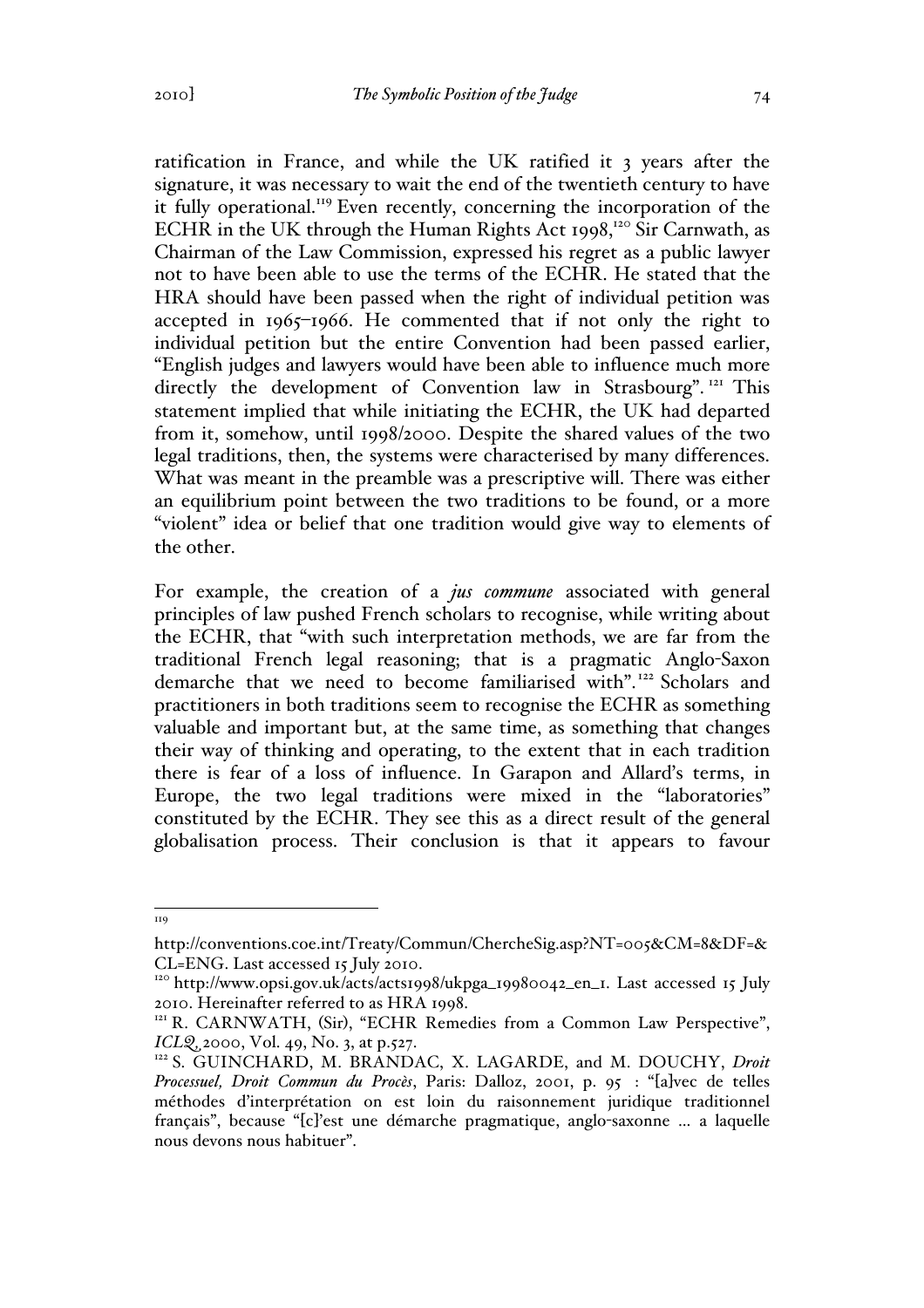common law rather than civil law.123 In that respect, at the level of the legal event, trial and *procès*, it seems to be civil law that "gives way". Some changes need to be highlighted. For instance, during a *procès* the hearing (*audience*) has to be public in order to comply with the ECHR. This departs from the tradition of the inquisitorial mechanism, and the importance of secrecy in the civil tradition, and appears to be a move towards organising a legal event that resembles a trial. Indeed, the hearing is (and this is perhaps a truism) oral: *audi alteram partem.* That said, in a civil law legal event there are still no dialogues between parties and no freedom of expression within the place of justice. The investigating judge is still, for the moment, the actor in charge of organising the necessary elements, not the parties.

The change of strategy in the protection of rights brought by the ECHR may well be connected to what Meltzer described: "[war] atrocities were committed not by the rebels but by the representatives of law and order". <sup>124</sup> There is here an element of social (re-)evolution to be considered. The judges, in their symbolic place of power, enforce respect for the law, bearing in mind the concept of the rule of law.<sup>125</sup> What, then, if the law is wrong? To return to the idea of "non-evil", Meltzer also commented on tyranny, explaining that "[it] is a social perversion in defence against depressive anxieties".<sup>126</sup> Anxiety results from unbearable situations, as Freud describes in relation to Rat Man. In one of Freud's first analyses, Rat Man demonstrated a certain "love/hate" attitude towards his father, which was developing into aggressiveness. Freud explained that it was the result of fear, which arose from repressed hope. His anxiety, Freud claimed, was a consequence of this unbearable situation of conscious love of the father and unconscious hatred. Rat Man had to make amends, to repair the situation. If we apply this to the ECHR, we can analyse it as part of the process of reparation, as something designed to overcome anxiety after tyranny. It was an ethical ambition.<sup>127</sup> European society in the 1920s to 1930s consciously 'loved' (in terms of legal positivism – respect of the 'rule of law' by Nazi Germany, for example) but unconsciously 'hated'. Europe hated perhaps because of fear (repressed hope may be a simplistic

 <sup>123</sup> A. GARAPON and J. ALLARD, "Luttes d'influence" *in Les Juges dans la Mondialisation, la nouvelle révolution du droit*, Paris, Seuil, 2005, pp. 35–56.

<sup>&</sup>lt;sup>124</sup> D. MELTZER, "Tyranny", in *Sexual States of Mind*, London, Karnac, 1973, p. 144.

<sup>&</sup>lt;sup>125</sup> In its narrow meaning, the rule of law organises a set of inferior norms that carefully respects a set of superior norms, which should suffice to acknowledge the respect of the law by judges.<br><sup>126</sup> D. MELTZER, "Tyranny", o.c.

<sup>&</sup>lt;sup>127</sup> A. GARAPON, *Les Juges dans la Mondialisation*, *o.c.*, p. 6 : "A la vertu opératoire du droit, s'est ajoutée une ambition éthique a travers la propagation des droits de l'homme".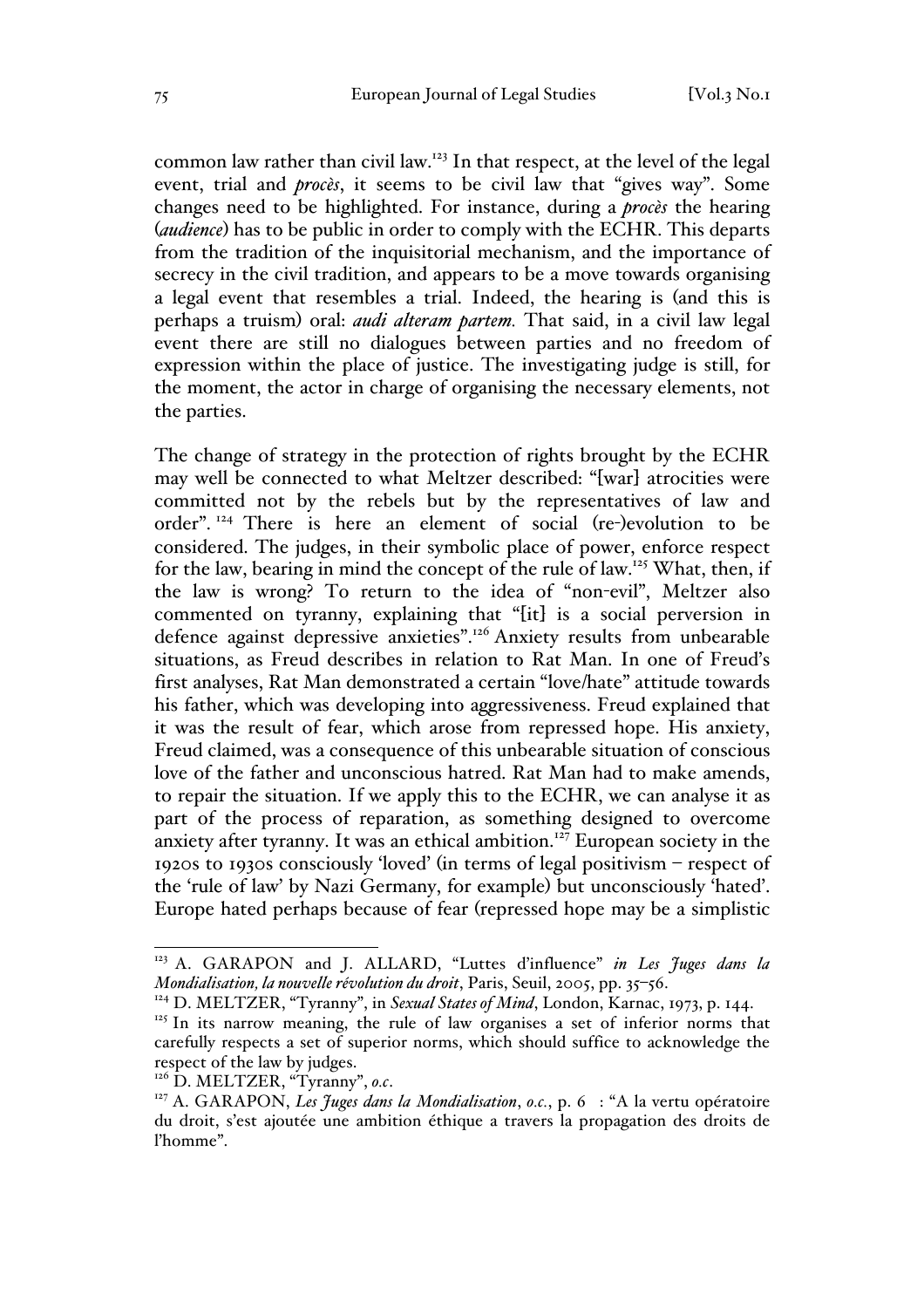but relevant explanation here for the ruined post-First World War Germany and Italy, which could be a last link in the economic chain, according to Poulantzas<sup>128</sup>). In the 1950s, it was time to repair, through a reparation process that had two aspects. First, this transformation affected the judiciary through the myth of the separation of powers. It reinforced the judiciary, enforcing and imposing its independence, and conforming to the belief expressed above in a totemisation of the legal event. This is exactly what happened in the UK, for instance. According to Woodhouse, the HRA (and behind it the ECHR), "require[d] a more formal separation between the judiciary and other branches of government".<sup>129</sup> Indeed, it was said that "[i]n the long run, to protect their independence, the Law Lords may need to remove themselves from the House of Lords when that sits as a legislature".<sup>130</sup> The result was the creation of the new UK Supreme Court, which was to be "physically" separated from the Houses of Parliament. The cultural societal dimension of the judge after the process of reparation, through the ECHR, was moving towards a certain idea of democracy. It brought together, to a certain extent, the two legal traditions: firstly, the judge represents society through the legal event. Secondly, reparation as an ethical ambition contributes to a cosmopolite development. This cosmopolite operation reminds us of the fifth thesis of Kant's *Idea for a Universal History from a Cosmopolitan Point of View*: "the greatest problem for the human race, to the solution of which Nature drives man, is the achievement of a universal civic society which administers law among men".<sup>131</sup> This idealistic view may well be the link between the two legal traditions under the ECHR. But at the same time, it questions particularism, pluralism, identity and further culture. We cannot be certain that what lies beneath universalism is the best solution. And this goes even further than Europe. One may, for instance, look at a case like Lawrence v. Texas,<sup>132</sup> where Justice Kennedy cited a 1981 European Court of Human Rights case, *Dudgeon v. United Kingdom*. This expansion reinforces the work of reparation and, again, the softening of the dichotomy that is happening through the position of the judge and its symbolic. That said, I do not believe that it advocates a convergence of traditions, but rather it is an ideal aim prescribed by the ECHR and enforced by different movements.

#### VIII. CONCLUSION

 <sup>128</sup> N. POULANTZAS, *Fascisme et Dictature*, Paris, Seuil, 1974, p. 24.

<sup>&</sup>lt;sup>129</sup> D. WOODHOUSE, "More Power to the Judge", *o.c.*, p. 235.<br><sup>130</sup> Ibid.

<sup>&</sup>lt;sup>131</sup> E. KANT, *Idées d'une Histoire Universelle au Point de Vue Cosmopolitique*, Paris, Bordas, 2006, pp. 15–16.

<sup>132</sup> *Lawrence v. Texas*, 539 U. S. 558 (2003), as cited in A. GARAPON, *Les Juges dans la Mondialisation*, *o.c.*, p. 12.